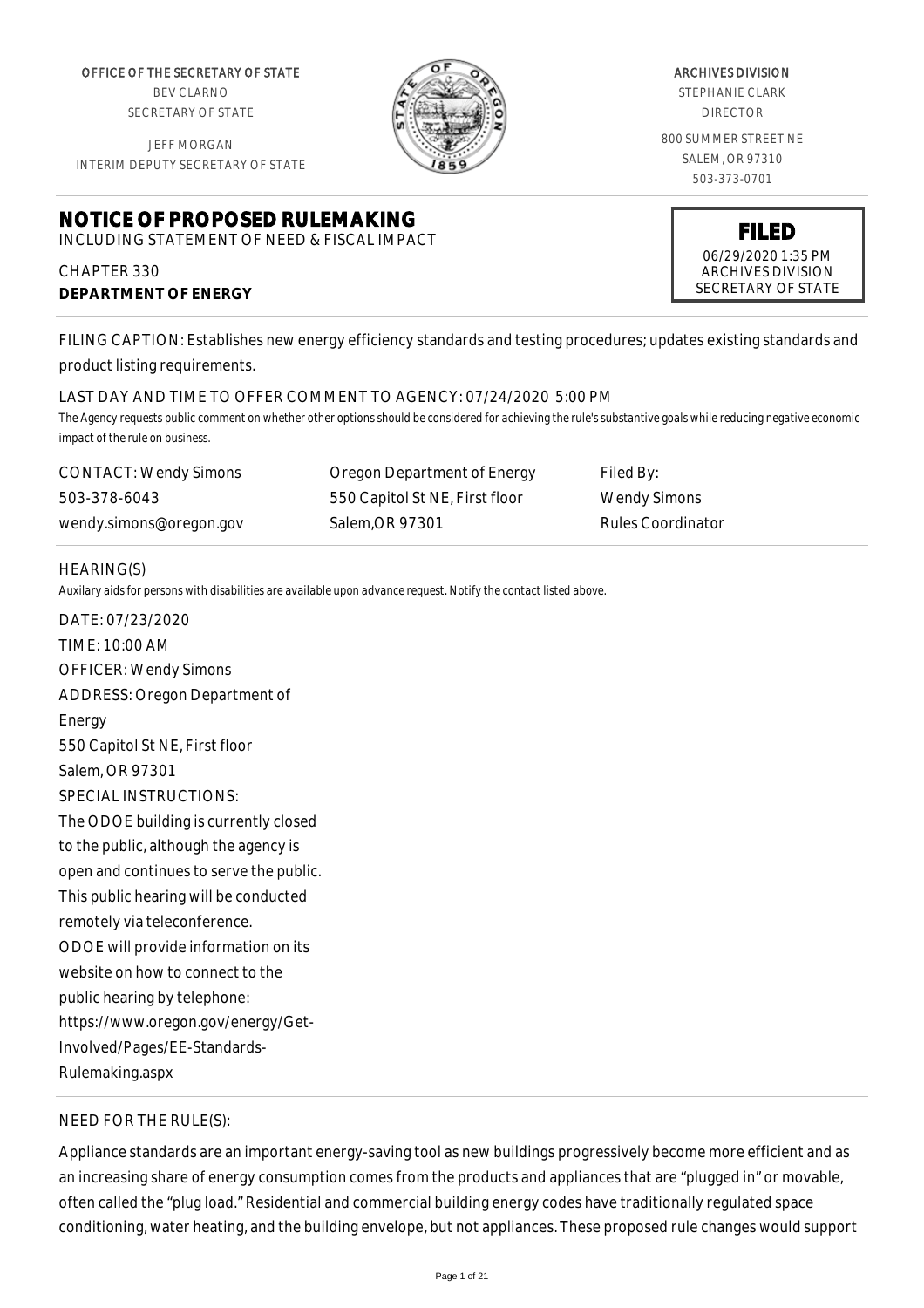energy efficiency and greenhouse gas reductions to address this portion of consumer energy consumption.

While some appliance efficiency standards are set at the federal level, there are also products that do not yet have a national standard and for which a new state standard could achieve meaningful energy and water savings and greenhouse gas reductions. Oregon has periodically enacted energy efficiency standards for products as a method of saving consumers money and saving energy. In 2005 Oregon established its first appliance energy efficiency standards for 11 product categories. In 2007 Oregon added six more product categories and in 2013 added three more. Often, federal standards are later modeled after standards that were first enacted at the state level, and, once adopted, federal standards preempt state standards for those products. Thirteen of the products for which Oregon has established standards have since seen standards adopted by the federal government.

Product technology continues to develop. Equipment that is more energy efficient than previous versions is available in the market across various product categories. There has recently been activity among multiple states, on the west coast as well as in other regions, to establish new or updated energy standards for products. California has been the most active state in developing and adopting efficiency standards for product categories that are not federally preempted. Washington state has also recently established efficiency standards for a host of products, many modeled after California. Vermont, Colorado, and Hawaii are other states that have recently adopted energy efficiency standards.

Oregon's standards for equipment have largely been based on similar standards developed for the large west coast market for appliances, but Oregon has not updated its standards or added new categories in over six years. By updating and establishing new state standards, Oregon would increase uniformity of standards across the western market, reduce marketplace confusion, promote energy conservation for Oregon consumers, and provide alignment and harmonization with Washington and California markets.

ODOE produced a November 2018 Report, entitled "Improving State Standards for Appliances," in compliance with Executive Order 17-20, that leveraged existing research to identify state-specific opportunities for new appliance standards. In particular, ODOE looked at the work of other states, the Appliance Standards Awareness Project, American Council for an Energy-Efficient Economy, the Northwest Energy Efficiency Alliance, and the Pacific Coast Collaborative (which includes California, Oregon, Washington, and British Columbia), to provide a high-level review of Oregon opportunities. ODOE staff coupled this review with outreach to engage stakeholders and industry representatives in discussions about Oregon's process for adopting and reviewing appliance standards. ODOE also reviewed existing research, information, analysis, and methodology, which was modified where appropriate to consider Oregon-specific variables such as emissions rates.

Executive Order 20-04, issued by Governor Kate Brown on March 10, 2020, in turn leveraged ODOE's work and directed ODOE to establish energy efficiency standards in rule for a specific list of products. ORS 469.261 requires that, after ODOE completes rulemaking to establish or update appliance efficiency standards, legislation conforming the standards in statute to the new or modified standards in rule must be introduced in the following Legislative Assembly. ODOE plans to introduce a legislative concept for the 2021 Legislative session to complete this process.

## DOCUMENTS RELIED UPON, AND WHERE THEY ARE AVAILABLE:

Oregon Revised Statutes, Chapter 469: https://www.oregonlegislature.gov/bills\_laws/ors/ors469.html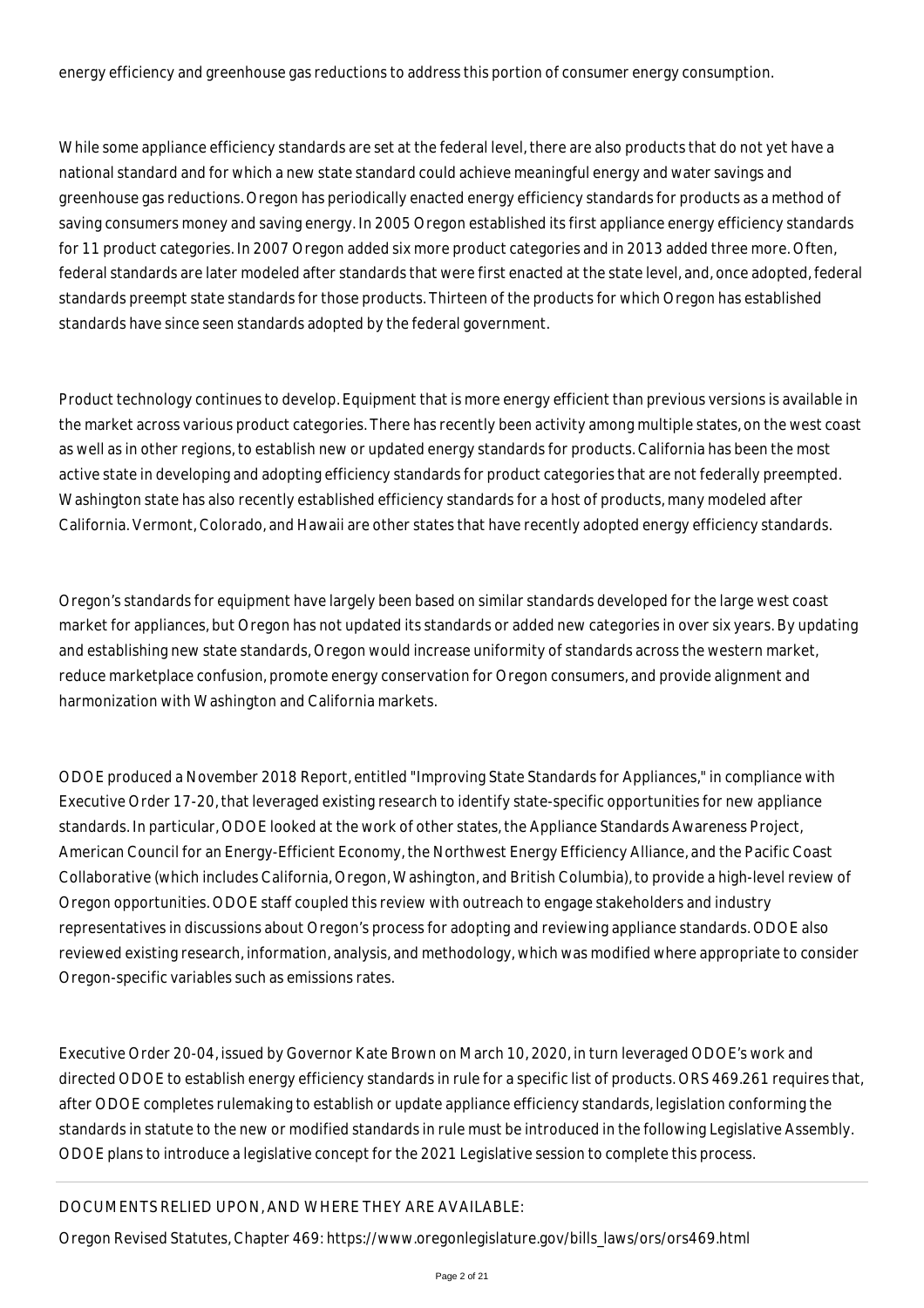# Oregon Administrative Rules, Chapter 330, Division 92: https://secure.sos.state.or.us/oard/displayDivisionRules.action?selectedDivision=1103 Executive Order 20-04: https://www.oregon.gov/gov/Documents/executive\_orders/eo\_20-04.pdf Executive Order 17-20, 2018 ODOE Report, "Improved State Standards for Appliances": https://www.oregon.gov/energy/Get-Involved/Documents/2018-Appliance-Standards-Report.PDF

## FISCAL AND ECONOMIC IMPACT:

The department anticipates the adoption of energy efficiency standards through the proposed rules will have a positive economic impact by saving consumers money on their utility bills. Staff analysis found that updating and establishing efficiency standards for the products identified in Executive Order 17-20 could, in the year 2025, result in annual savings of \$35,200,000 on utility bills. By 2035, Oregonians could save \$101,200,000 on their utility bills.

#### COST OF COMPLIANCE:

*(1) Identify any state agencies, units of local government, and members of the public likely to be economically affected by the rule(s). (2) Effect on Small Businesses: (a) Estimate the number and type of small businesses subject to the rule(s); (b) Describe the expected reporting, recordkeeping and administrative activities and cost required to comply with the rule(s); (c) Estimate the cost of professional services, equipment supplies, labor and increased administration required to comply with the rule(s).*

(1) Identify any state agencies, units of local government, and members of the public likely to be economically affected by the rule(s): State agencies, local governments and members of the public who purchase and use products subject to these standards are likely to be economically affected by the rules. For several of the affected products, there is no incremental cost for product models that meet the proposed standards. In these cases, cost differences are more driven by customer preferences for certain brands, materials or styles, etc., that are unrelated to energy efficiency. For affected products where the initial purchase price is higher for more efficient models, market analysis has found an attractive benefit-to-cost ratio (greater than one), meaning that users of more energy efficient products will experience lower utility bills that will more than make up for any initial cost differences within the expected life of the product. In the current economic environment amid COVID-19 concerns, ODOE is sensitive to the economic impacts of regulation and views these standards as a means of consumer protection to save money on utility bills and produce a positive economic benefit. Additionally, these standards would not go into effect until January 1, 2022, at the earliest.

Businesses that manufacture affected equipment are likely to be economically affected by the rules; however, the new and updated energy efficiency standards in the proposed rules have already been adopted by other West Coast states. Manufacturers are already making equipment meeting the proposed standards, and such equipment is already readily available to consumers and achieving substantial market share. As more states adopt higher energy efficiency standards, manufacturers may opt to discontinue models that do not meet the new standards.

Businesses that sell and/or install products affected by the proposed standards are likely to see no or minimal economic effects from the rules. Since the effective date of the new standards applies to the manufacture date, at some point dealers will receive from manufacturers only new stock that meets or exceeds the new and updated standards. However, dealers and installers will not be prohibited from selling or installing inventory that was manufactured before the effective date. Additionally, consumers and members of the public will not be required to replace non-compliant equipment that is still in-service. These standards apply only to equipment that is manufactured after the effective date and subsequently sold, offered for sale, or installed in Oregon.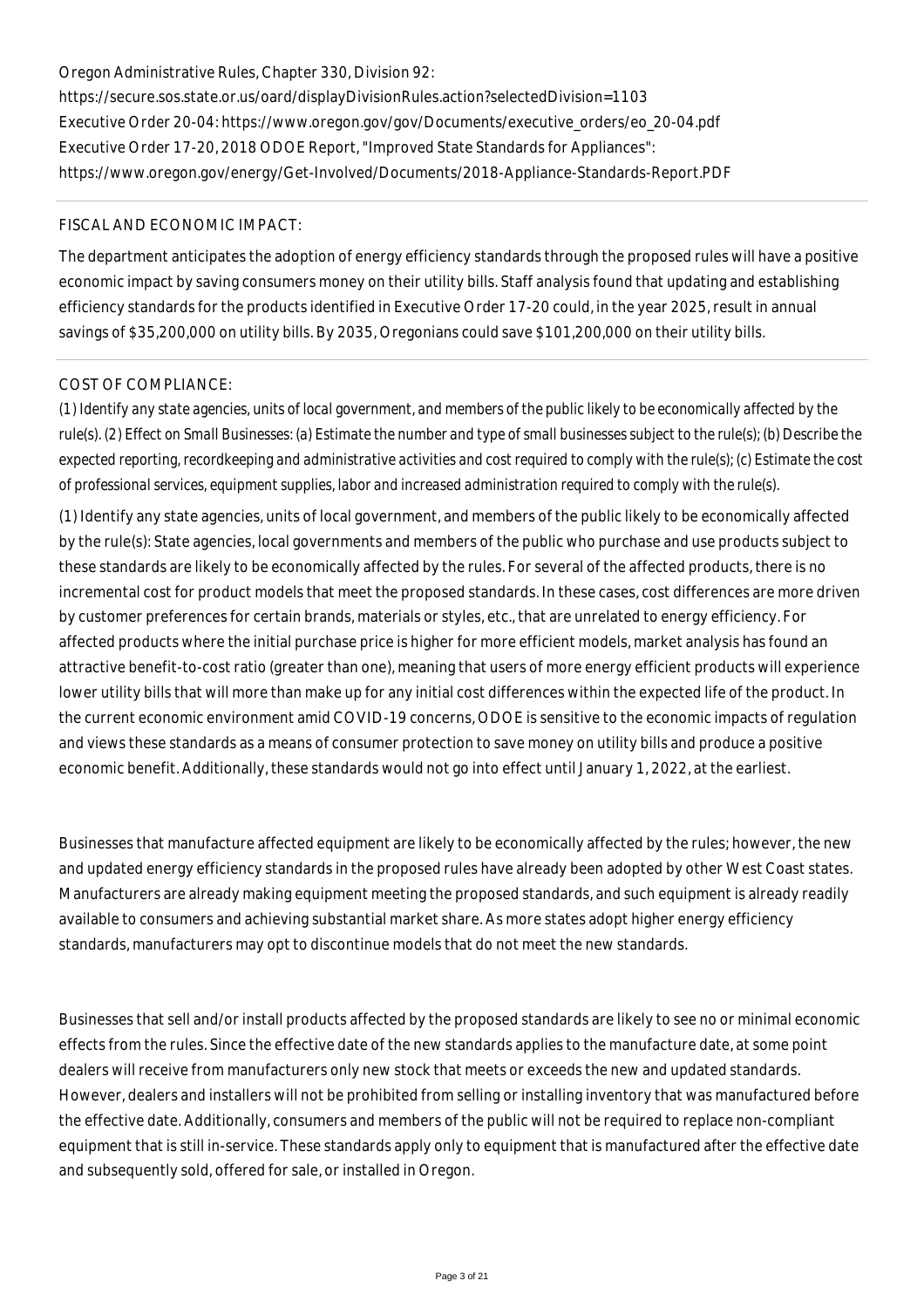(2) Effect on small businesses: (a) Estimate the number and type of small businesses subject to the rules. The department is not aware of any small businesses in the state that manufacture the products affected by the new and updated standards. Many dealers and installers of the affected products are small businesses; however, as noted above, dealers and installers may continue to sell and/or install any products in inventory that do not meet the new or updated standards, and will continue to have the ability to sell products that meet the newly proposed standards. Equipment meeting the proposed standards is already readily available in the marketplace.

(b) Describe the expected reporting, recordkeeping and administrative activities and cost required to comply with the rules. Manufacturers of affected products are already required to meet energy efficiency standards, as well as registration and labeling requirements, in either California, Washington, or both states. The department has tried to minimize any additional compliance costs for these rule changes by adopting only energy efficiency standards that are already adopted in at least one neighboring state and by allowing compliance requirements already adopted in another state, such as listing compliant products in a designated registration database, to count as compliance with Oregon regulations. As noted above, dealers and installers of the affected products may continue to sell and/or install products in inventory not meeting the new or updated standards, as well as products that meet the new standards. Dealers and installers will not be required to engage in any new reporting, recordkeeping or administrative activities in order to comply with these rules.

(c) Estimate the cost of professional services, equipment supplies, labor and increased administration required to comply with the rules. The department anticipates minimal, if any, additional expenses for businesses to comply with Oregon standards. As noted above, the department has tried to minimize compliance costs for product manufacturers by duplicating energy efficiency standards and compliance requirements, such as registration and labeling, already in place in neighboring states.

## DESCRIBE HOW SMALL BUSINESSES WERE INVOLVED IN THE DEVELOPMENT OF THESE RULE(S):

The department actively invited stakeholders who have expressed interest in past appliance energy efficiency standard actions, as well as other known interested parties specific to product categories and those who commented on similar standards recently in Washington state, to its May 2020 stakeholder meeting. While a few small businesses have signed up directly on the department's distribution list, ODOE direct outreach has included general interest business associations and trade associations that represent businesses of all sizes who manufacture, sell or install the affected products.

## WAS AN ADMINISTRATIVE RULE ADVISORY COMMITTEE CONSULTED? NO IF NOT, WHY NOT?

Rather than appointing a formal rule advisory committee to cover all affected product categories, the department opted to reach out to, and encourage input from, all stakeholders who have expressed an interest in state energy efficiency standards. In May 2020, the department invited all interested stakeholders to an all-day meeting to discuss the proposed new standards, providing remote access via telephone and webinar due to COVID-19 office closures. Because this rulemaking concerns new or updated standards for at least ten products, the department structured the meeting to include a general discussion in the morning and sequential sessions for individual products in the afternoon. This structure allowed time for questions and discussion about the rulemaking in general as well as an opportunity for the department to hear from stakeholders with more focused interests in only one or a few products. Approximately 40 stakeholders joined the morning session, while between 12 and 25 stakeholders joined for each of the afternoon sessions for individual products. The department has also urged stakeholders to reach out directly if they were unable to participate in the meeting, and has received comments from several individual stakeholders.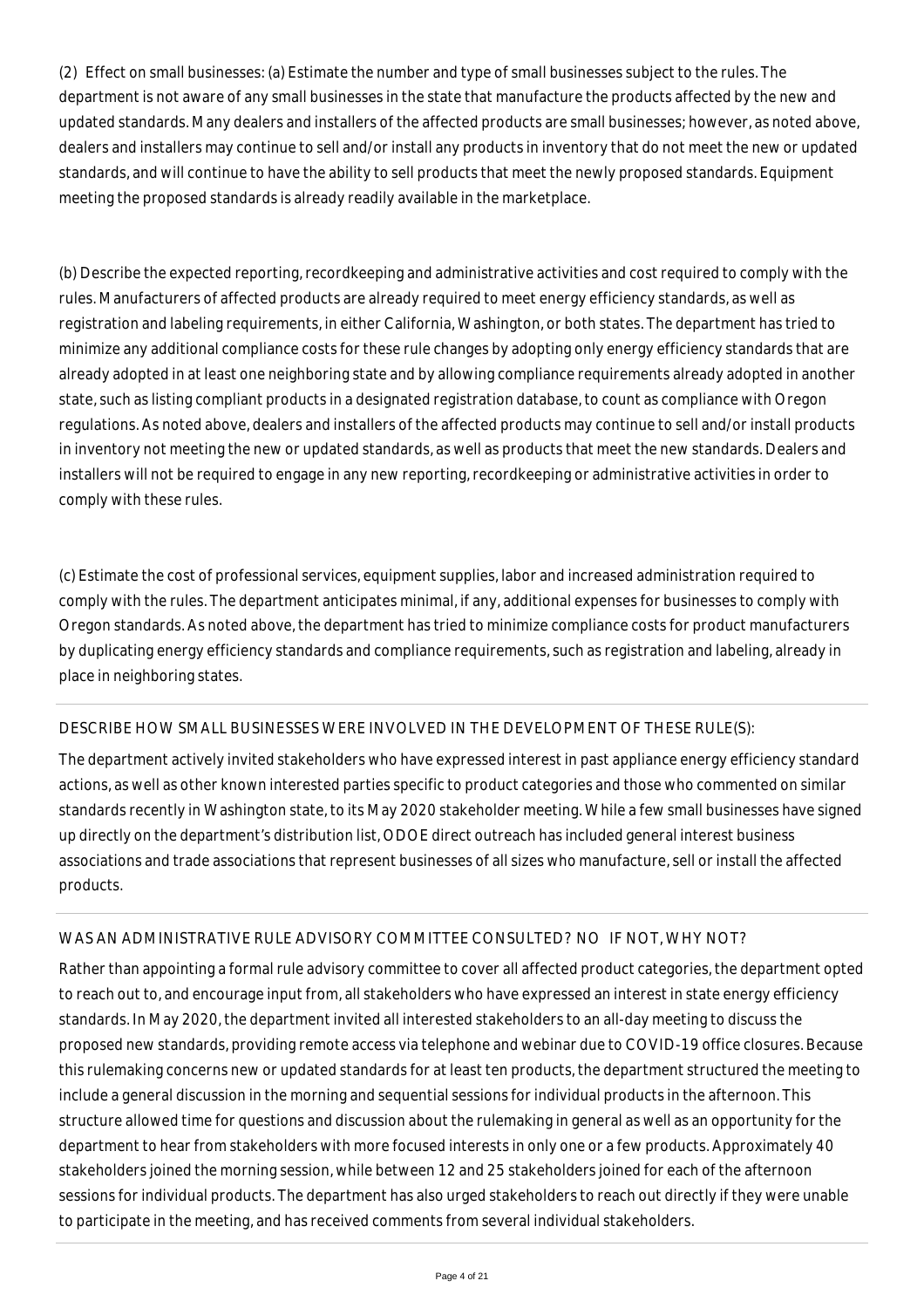## HOUSING IMPACT STATEMENT:

As required under ORS 183.530 and 183.534, the Department has considered the potential impact of these rules and believes these rules will cause no impact to the following costs for developing a typical 1,200 square foot detached single-family dwelling on a 6,000 square foot parcel of land:

- (1) materials and labor costs
- (2) administrative construction or other costs
- (3) land costs, or
- (4) other costs.

#### RULES PROPOSED:

330-092-0005, 330-092-0010, 330-092-0015, 330-092-0020, 330-092-0025, 330-092-0030, 330-092-0035, 330- 092-0040, 330-092-0045, 330-092-0050

#### AMEND: 330-092-0005

RULE SUMMARY: Amend purpose statement for Division 92 to reflect that the proposed changes will add new minimum energy efficiency standards using the process in ORS 469.261.

CHANGES TO RULE:

330-092-0005 Purpose ¶

The purpose of these rules is to establish procedures to govern the enforcement and amendment of standards found in ORS 469.229 through 469.261, which establish minimum energy efficiency standards for equipment and appliances for sale or use in Oregon that are not federally regulated, and to establish new minimum energy efficiency standards in accordance to the procedures specified in ORS 469.261. Statutory/Other Authority: ORS 469.040, ORS 469.255, ORS 469.261, OL 2013, Ch. 418 (SB 692) Statutes/Other Implemented: ORS 469.229-469.261, OL 2013, Ch. 418 (HB 2565) & OL 2007, Ch. 469 (SB 375)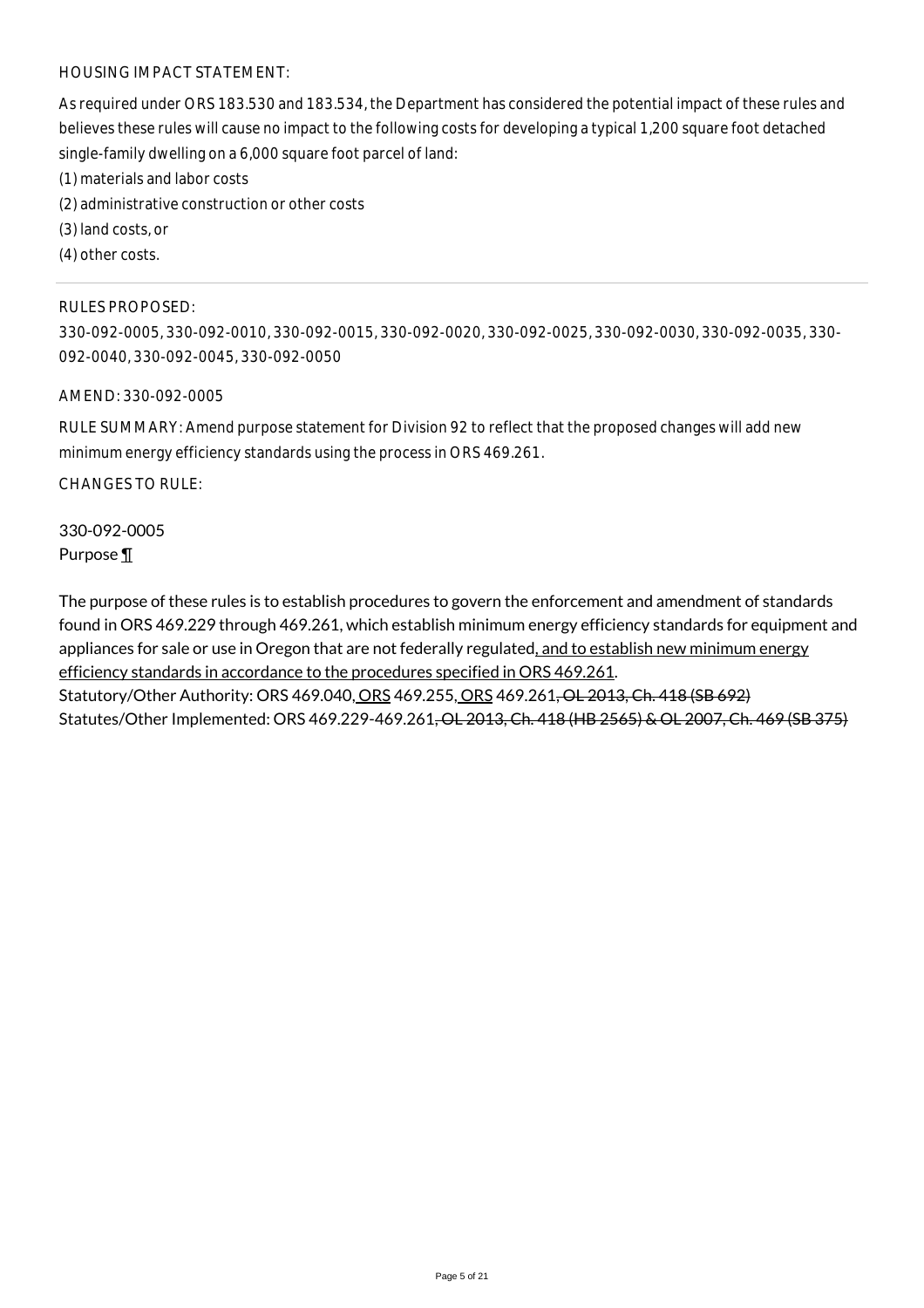RULE SUMMARY: Adds definitions relating to products affected by proposed new minimum energy efficiency standards and certain existing standards, and renumbers definitions in alphabetical order.

CHANGES TO RULE:

330-092-0010 Definitions ¶

As used in OAR 330-092-0010 through 330-092-004670:¶

(1) "Bottle-type water dispenser" or "water cooler" means a water dispenser that uses a bottle or reservoir as the source of potable water. This includes freestanding devices that consume energy to cool or heat potable water, including cold only units, hot and cold units, cook and cold units, storage-type units, and on-demand units.¶ (2) "California Rule" means Title 20, Division 2, Chapter 4, Article 4, California Code of Regulations, in effect on January 2019, revised September 2019.¶

(3) "Commercial dishwasher" means a machine designed to clean and sanitize plates, pots, pans, glasses, cups, bowls, utensils, and trays by applying sprays of detergent solution (with or without blasting media granules) and a sanitizing rinse.¶

(4) "Commercial fryer" means an appliance, including a cooking vessel, in which oil is placed to such a depth that the cooking food is essentially supported by displacement of the cooking fluid rather than by the bottom of the vessel. Heat is delivered to the cooking fluid by means of an immersed electric element of band-wrapped vessel (electric fryers) or by heat transfer from gas burners through either the walls of the fryer or through tubes passing through the cooking fluid (gas fryers).¶

(5) "Commercial steam cooker," also known as "compartment steamer," means a device with one or more foodsteaming compartments in which the energy in the steam is transferred to the food by direct contact. Models may include countertop models, wall-mounted models, and floor models mounted on a stand, pedestal, or cabinet-style base.¶

(6) "Computers" and "computer monitors" have the meaning as used in California Rule.¶

(7) "Director" means the Director of the Oregon Department of Energy. ¶

(28) "Department" means the Oregon Department of Energy.¶

(39) "Equipment" means a category of equipment or appliances regulated by ORS 469.229 to 469.261 and described in OAR 330-092-0015, below.¶

(4) "Multi-State Compliance System" or M-SCS means the multi-state database program located at www.appliancestandards.org to register and list compliant equipment.¶

(5) "Product" means a particular model number or series available from a particular manufacturer, as distinct from a category of equipment10) "Electric storage water heater" means a consumer product that uses electricity as the energy source to heat domestic potable water, has a nameplate input rating of twelve kilowatts or less, contains nominally forty gallons but no more than one hundred twenty gallons of rated hot water storage volume, and supplies a maximum hot water delivery temperature less than one hundred eighty degrees Fahrenheit. I

(11) "Faucet" and the following related terms have the meaning as used in California Rule:¶

(a) "Lavatory faucet"¶

(b) "Lavatory replacement aerator"¶

(c) "Kitchen faucet"¶

(d) "Kitchen replacement aerator"¶

(e) "Public lavatory faucet"¶

(f) "Flow rate"¶

(g) "Plumbing fitting"¶

(h) "Showerhead"¶

(i) "Water use"¶

(12) "High color rendering index (CRI) fluorescent lamp" means a fluorescent lamp with a color rendering index of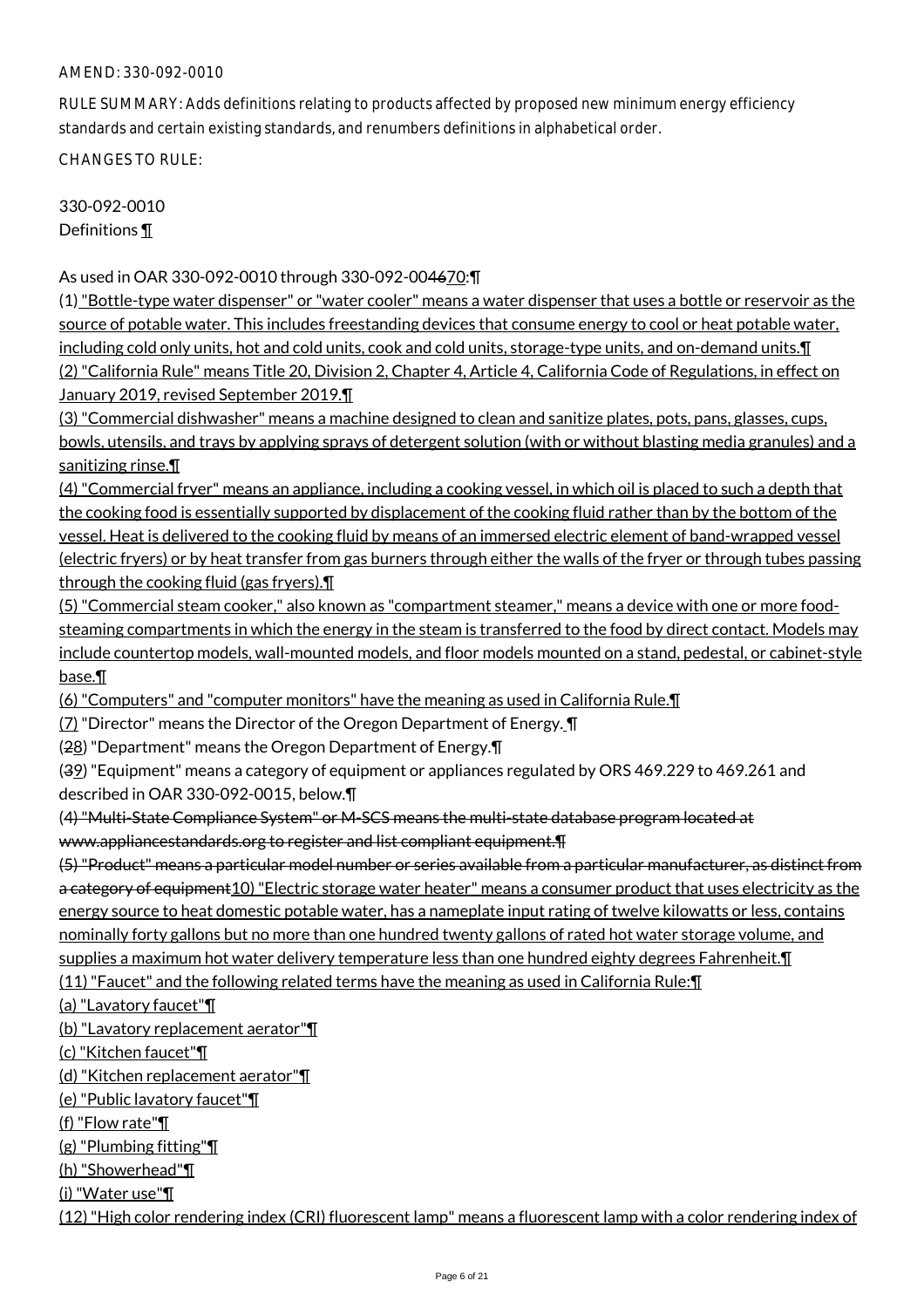eighty-seven or greater that is not a compact fluorescent lamp.¶

(13) "Multi-State Compliance System" or M-SCS means the multi-state database program located at

www.appliancestandards.org to register and list compliant equipment.

(14) "MAEDbS" means the modernized appliance efficiency database system established pursuant to section 1606(c) of the California Rule and maintained by the California energy commission.¶

(15) "Portable electric spa" means a factory-built electric spa or hot tub which may or may not include any combination of integral controls, water heating or water circulating equipment.¶

(16) "Product" means a particular model number or series available from a particular manufacturer, as distinct from a category of equipment.

(17) "Residential ventilating fan" means a ceiling, wall-mounted, or remotely mounted in-line fan designed to be used in a bathroom or utility room, whose purpose is to move air from inside the building to the outdoors. Statutory/Other Authority: ORS 469.040, ORS 469.255, ORS 469.261, OL 2013, Ch. 418 (SB 692) Statutes/Other Implemented: ORS 469.229-469.261, OL 2013, Ch. 418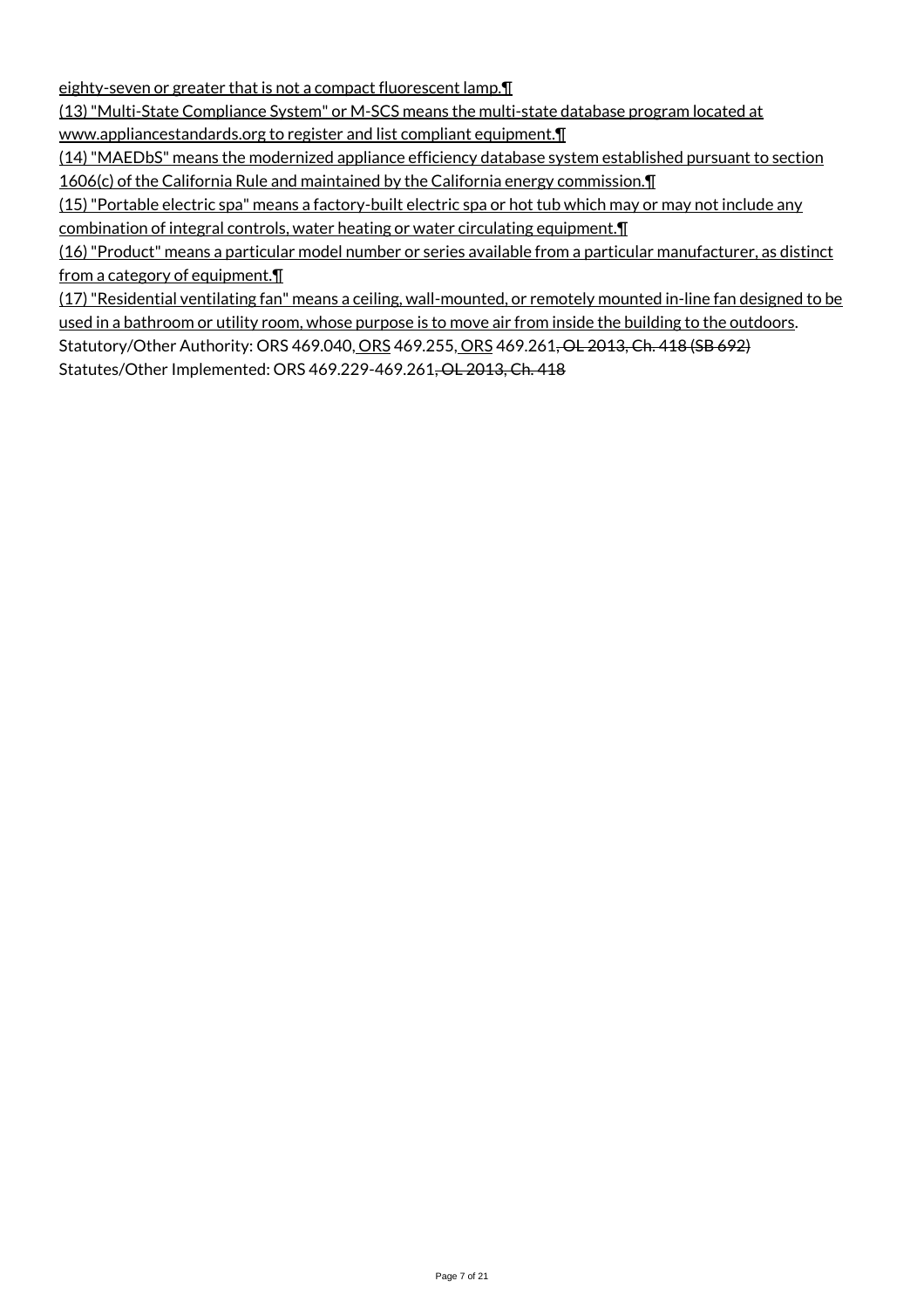RULE SUMMARY: Adds effective dates for proposed new and updated energy efficiency standards, updates statutory references and revises numbering so that product category numbering is consistent in the following rules in Division 92: 330-92-0015 Effective Dates 330-92-0020 Standards and Test Procedures 330-92-0025 Product Listing 330-92-0045 Labeling CHANGES TO RULE:

330-092-0015 Effective Dates for Regulated Equipment ¶

 $(4)$  The following list specifies the effective dates for equipment for which Oregon minimum energy efficiency standards have been adopted: standards, test procedures, listing, and labeling requirements which have been adopted in these rules: ¶

(1) Televisions, as defined in ORS 469.229(43): The standards in ORS 469.233(18) are effective January 1, 2014, for sale of equipment and installation.¶

(a2) Battery charger systems, as defined in ORS 469.229(7): The standards in ORS 469.233(19) are effective for: ¶ (Aa) Large battery charger systems manufactured on or after January 1, 2014. Federally regulated large battery charger systems that are manufactured on or after June 13, 2018 are pre-empted from further state regulation.¶ (Bb) Small battery charger systems for sale at retail that are not USB charger systems with a battery capacity of 20 watt-hours or more and that are manufactured on or after January 1, 2014. Federally regulated small battery charger systems that are manufactured on or after June 13, 2018 are pre-empted from further state regulation.¶ (Ec) Small battery charger systems for sale at retail that are USB charger systems with a battery capacity of 20 watt-hours or more and that are manufactured on or after January 1, 2014. Federally regulated small battery charger systems that are manufactured on or after June 13, 2018 are pre-empted from further state regulation.¶ (Dd) Small battery charger systems that are not sold at retail that are manufactured on or after January 1, 2017. Federally regulated small battery charger systems that are manufactured on or after June 13, 2018 are preempted from further state regulation.¶

(Ee) Inductive charger systems manufactured on or after January 1, 2014, unless the inductive charger system uses less than one watt in battery maintenance mode, less than one watt in no battery mode and an average of one watt or less over the duration of the charge and battery maintenance mode test. Federally regulated inductive charger systems that are manufactured on or after June 13, 2018 are pre-empted from further state regulation.¶ (Ff) Battery backups and uninterruptible power supplies, manufactured on or after January 1, 2014, for small battery charger systems for sale at retail, which may not consume more than 0.8+ (0.0021xEb) watts in battery maintenance mode, where (Eb) is the battery capacity in watt-hours. Federally regulated uninterruptible power supplies that are manufactured on or after June 13, 2018 are pre-empted from further state regulation. T (Gg) Battery backups and uninterruptible power supplies, manufactured on or after January 1, 2017, for small battery charger systems not sold at retail, which may not consume more than 0.8+ (0.0021xEb) watts in battery maintenance mode, where (Eb) is the battery capacity in watt-hours. Federally regulated uninterruptible power supplies that are manufactured on or after June 13, 2018 are pre-empted from further state regulation.¶ (b3) Bottle-type water dispensers, as defined in ORS 469.229(9): AR 330-092-0010(1): ¶

(a)The standards in ORS 469.233(12) are effective September 1, 2009 for sale of equipment in Oregon and September 1, 2010 for installation. ¶

(cb) The standards in OAR 330-092-0020(3) are effective for bottle-type water dispensers that are manufactured on or after January 1, 2022 and subsequently sold, offered for sale, or installed in Oregon.¶

(4) Commercial hot food holding cabinets, as defined in ORS 469.229(13): The standards in ORS 469.233(13) are effective September 1, 2009 for sale of equipment in Oregon and September 1, 2010 for installation. ¶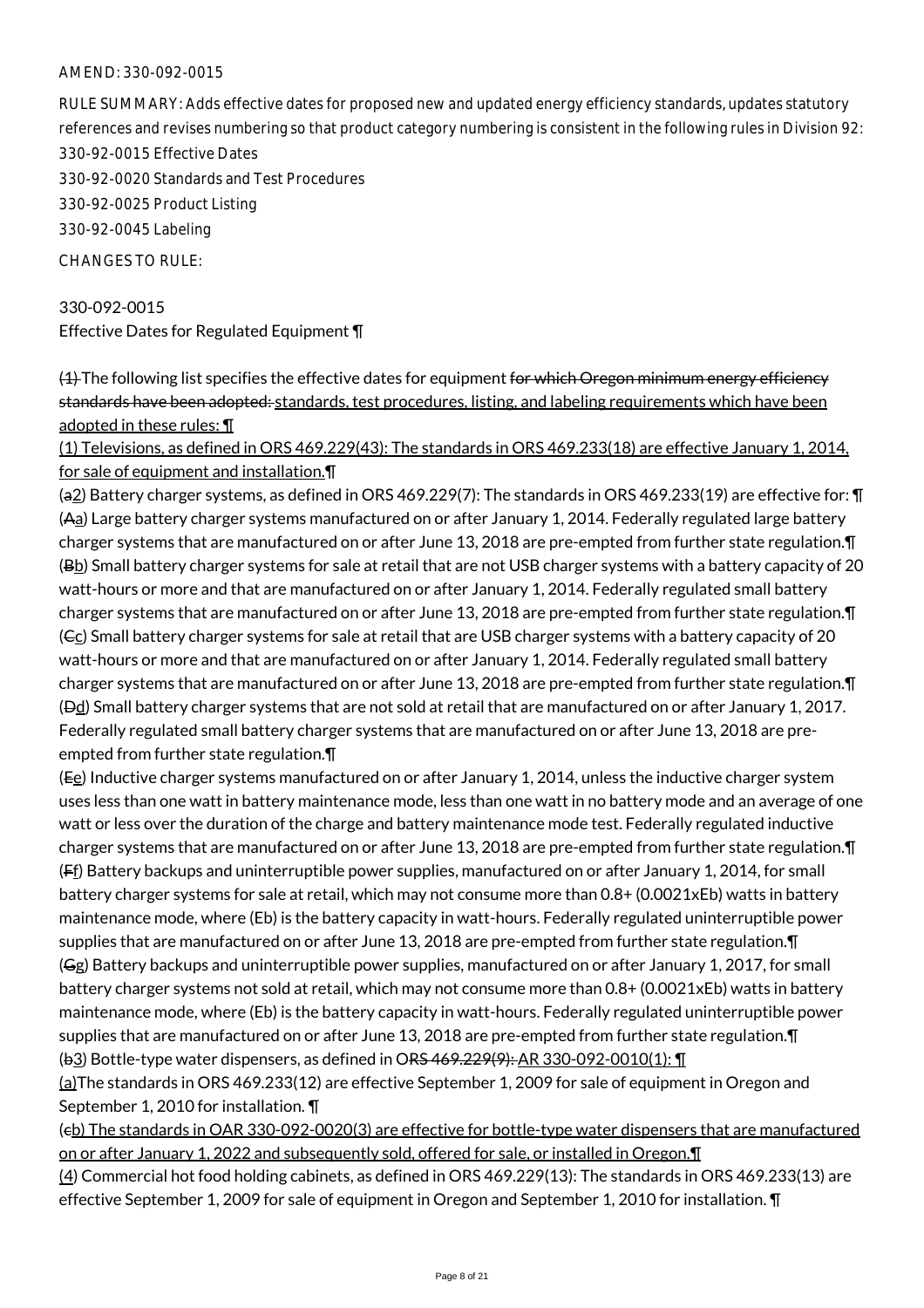$(d_5)$  Compact audio products, as defined in ORS 469.229(16): The standards in ORS 469.233(14) are effective September 1, 2009 for sale of equipment in Oregon and September 1, 2010 for installation.¶

(e6) Digital versatile disc players and digital versatile disc recorders, as defined in ORS 469.229(21): The standards in ORS 469.233(15) are effective September 1, 2009 for sale of equipment in Oregon and September 1, 2010 for installation.¶

(f7) High light output double-ended quartz halogen lamps, as defined in Oregon Laws 2013, Chapter 418, Section 2: The standards in Oregon Laws 2013, Chapter 418, Section 4RS 469.229(24): The standards in ORS 469.233(20) , are effective January 1, 2016, for sale of equipment and installation. ¶

(g8) Portable electric spas, as defined in ORS 469.229(32): AR 330-092-0010(15): 1

(a)The standards in ORS 469.233(16) are effective September 1, 2009 for sale of equipment in Oregon and September 1, 2010 for installation. ¶

(h) Televisions, as defined in ORS 469.229(42): The standards in ORS 469.233b) The standards in OAR 330-092- 0020(8) are effective for portable electric spas that are manufactured on or after January 1, 2022, and subsequently sold, offered for sale, or installed in Oregon.¶

(9) High CRI fluorescent lamps: The standards in OAR 330-092-0020(9) are effective for high CRI fluorescent lamps that are manufactured on or after January 1, 2023, and subsequently sold, offered for sale, or installed in Oregon.¶

(10) Computers and computer monitors: The standards in OAR 330-092-0020(10) are effective for computers and computer monitors that are manufactured on or after January 1, 2022, and subsequently sold, offered for sale, or installed in Oregon.¶

(11) Faucets: The standards in OAR 330-092-0020(11) are effective for faucets that are manufactured on or after January 1, 2022, and subsequently sold, offered for sale, or installed in Oregon.¶

(12) Showerheads: The standards in OAR 330-092-0020(12) are effective for showerheads that are

manufactured on or after January 1, 2022, and subsequently sold, offered for sale, or installed in Oregon.¶

(13) Commercial fryers: The standards in OAR 330-092-0020(183) are effective January 1, 2014,for commercial fryers that are manufactured on or after January 1, 2022, and subsequently sold, offered for sale, or installed in Oregon.¶

(14) Commercial dishwashers: The standards in OAR 330-092-0020(14) are effective for commercial dishwashers that are manufactured on or after January 1, 2022, and subsequently sold, offered for sale, of equipment and installation. ¶

(2r installed in Oregon.¶

(15) Commercial steam cookers: The standards in OAR 330-092-0020(15) rules are effective for commercial steam cookers that are manufactured on or after January 1, 2022, and subsequently sold, offered for sale, or installed in Oregon.¶

(16) Residential ventilating fans: The standards in OAR 330-092-0020(16) are effective for residential ventilating fans that are manufactured on or after January 1, 2022, and subsequently sold, offered for sale, or installed in Oregon.¶

(17) Electric storage water heaters: The standards in OAR 330-092-0020(17) are effective for electric storage water heaters that are manufactured on or after January 1, 2022, and subsequently sold, offered for sale, or installed in Oregon.¶

(18) The following equipment is currently federally regulated and not subject to further regulation under ORS 469.229 through 469.261 or these rules: ¶

(a) Automatic commercial ice cube machines as defined in ORS 469.229(2). ¶

(b) Battery charger systems and uninterruptible power supply chargers as defined in ORS 469.229 that meet the scope of federal regulation.¶

- (c) Commercial clothes washers, as defined in ORS 469.229(12). ¶
- (d) Commercial pre-rinse spray valves, as defined in ORS 469.229(14). ¶
- (e) Commercial refrigerators and freezers, as defined in ORS 469.229(15).¶
- (f) Illuminated exit signs, as defined in ORS 469.229(25). ¶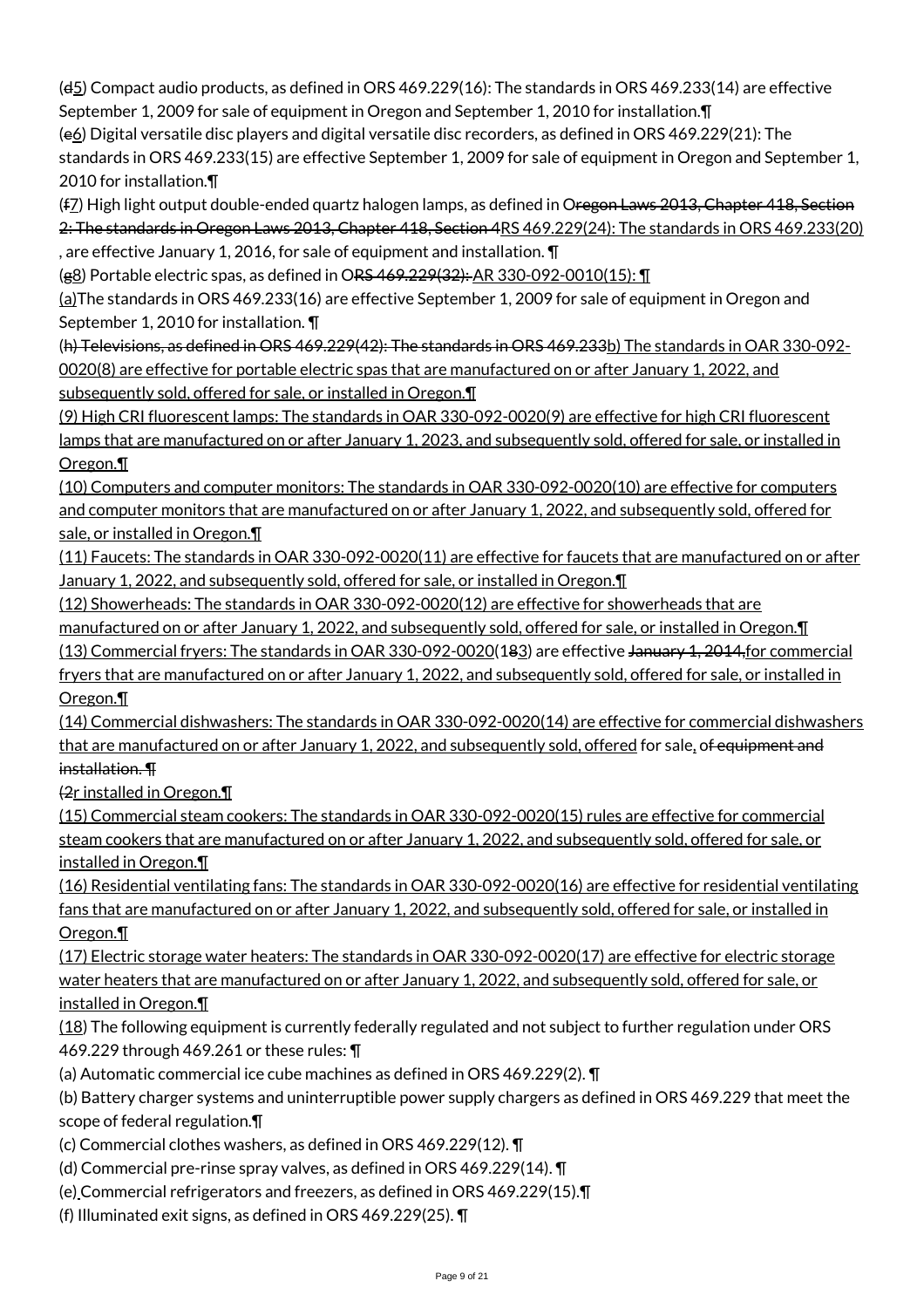(g) Metal halide lamp fixtures, as defined by ORS 469.229(29). ¶

(h) Single-voltage external AC to DC power supplies, as defined in ORS 469.229(40). ¶

(i) Incandescent reflector lamps, as defined in ORS 469.229(42).¶

(j) Torchieres, as defined in ORS 469.229(46). ¶

(k) Traffic signal modules, as defined in ORS 469.229(47). ¶

(l) Unit heaters, as defined in ORS 469.229(48). ¶

(m) Walk-in refrigerators and walk-in freezers, as defined in ORS 469.229(50).

Statutory/Other Authority: ORS 469.040, ORS 469.255, ORS 469.261, OL 2013, Ch. 418 (SB 692), OL 2017, Ch. 295 (HB 3025)

Statutes/Other Implemented: OL 2013, Ch. 418, OL 2017, Ch. 295, ORS 469.229-469.261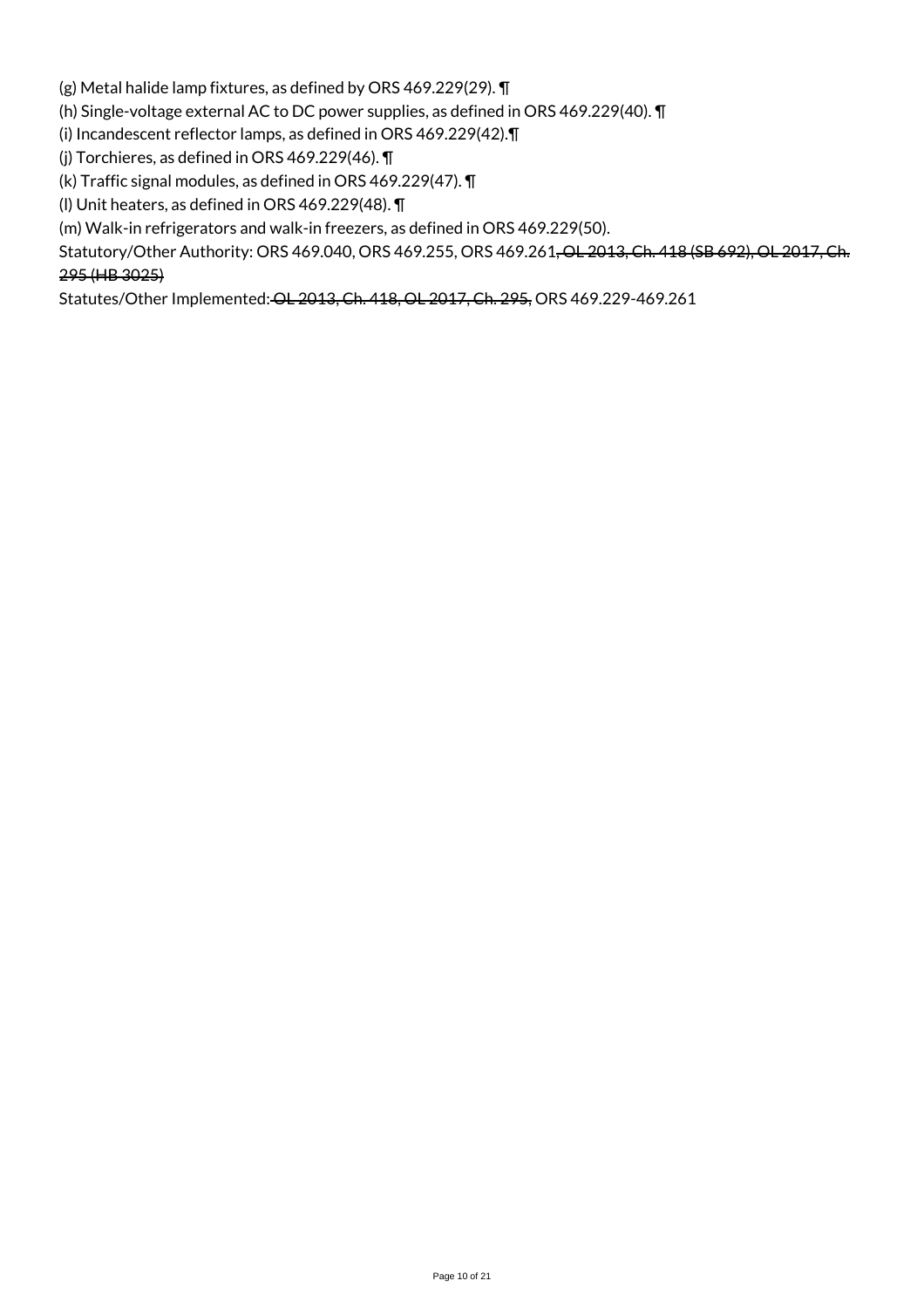RULE SUMMARY: Establishes new standards and test procedures for: high CRI fluorescent lamps, computers and computer monitors, faucets, showerheads, commercial fryers, commercial dishwashers, commercial steam cookers, residential ventilating fans, and electric storage water heaters. Updates existing state standards and test procedures for bottle-type water dispensers, or water coolers, and portable electric spas. Updates statutory references and revises numbering so that product category numbering is consistent in the following rules in Division 92:

330-92-0015 Effective Dates 330-92-0020 Standards and Test Procedures 330-92-0025 Product Listing 330-92-0045 Labeling CHANGES TO RULE:

330-092-0020 Minimum Energy Efficiency Standards and Test Methods ¶

 $(1)$  Televisions: Beginning on the effective date shown in OAR 330-092-0015(1) $(i)$ , televisions must meet the energy efficiency standards in ORS 469.233(18) as measured in accordance with the federal test procedure described in 10 CFR Section 430.23(h) (Appendix H to Subpart B of Part 430) (2013). Alternatively, until April 23, 2014, television efficiency may be measured in accordance with:¶

(a) For standby passive mode, the test methods contained in International Electrotechnical Commission (IEC) 62301:2005, Edition 1.0 "Household Electrical Appliances - Measurement of Standby Power"; and¶ (b) For on mode and power factor test, the test methods contained in IEC 62087:20008(E), Edition 2.0 - "Methods of Measurement for the Power Consumption of Audio, Video and Related Equipment", Section 11.6.1 - "On mode (average testing with dynamic broadcast-content video signal" and the specifications contained in the California Code of Regulations, Title 20, Division 2, Chapter 4, Article 4, Section 1604(v)(3), effective January 1, 2011.¶ (2) Battery charger systems: Beginning on the effective date shown in OAR 330-092-0015(4)(a2), battery charger systems must meet the energy efficiency standards in ORS 469.233(19) as measured in accordance with:¶ (a) For small battery charger systems that are not: federally regulated battery chargers, uninterruptible power supplies, or battery backups, the test methods contained in 10 CFR Section 430.23(aa) (Appendix Y to Subpart B of Part 430) (Jan. 1, 2017).¶

(A) Multi-port battery charger systems shall be tested for 24-hour efficiency and maintenance mode with a battery in each port.¶

(B) For single port small battery charger systems, the highest 24-hour charge and maintenance energy, maintenance mode, and no battery mode results of the test procedure shall be used for purposes of reporting and determining compliance with ORS 469.233(19)(b).¶

(C) For purposes of computing the small battery charger system standard, the number of ports included in a multiport charger system shall be equal to the number ports that are separately controlled. For example, a multi-port charger system that charges eight batteries by using two charge controllers that¶

charge four batteries in parallel would use two for "N" as described in ORS 469.233(19)(b).¶

(D) Small battery charger systems that are not sold at retail may use the battery manufacturer's recommended end of discharge voltage in place of values in 10 CFR section 420.23(aa) (Appendix Y to subpart B of part 430) (Jan.1, 2017), Table 3.3.2, where the table's values are not applicable.¶

(b) For battery backups and non-federally regulated uninterruptible power supplies, the test methods contained in 10 CFR Section 430.23(aa) (Appendix Y to Subpart B of Part 430) (Jan. 1, 2016).¶

(c) For large battery charger systems that are not federally regulated battery chargers or federally regulated uninterruptible power supplies, the test methods contained in Energy Efficiency Battery Charger System Test Procedure Version 2.2 dated November 12, 2008, and published by ECOS and EPRI Solutions, with the following modifications. ¶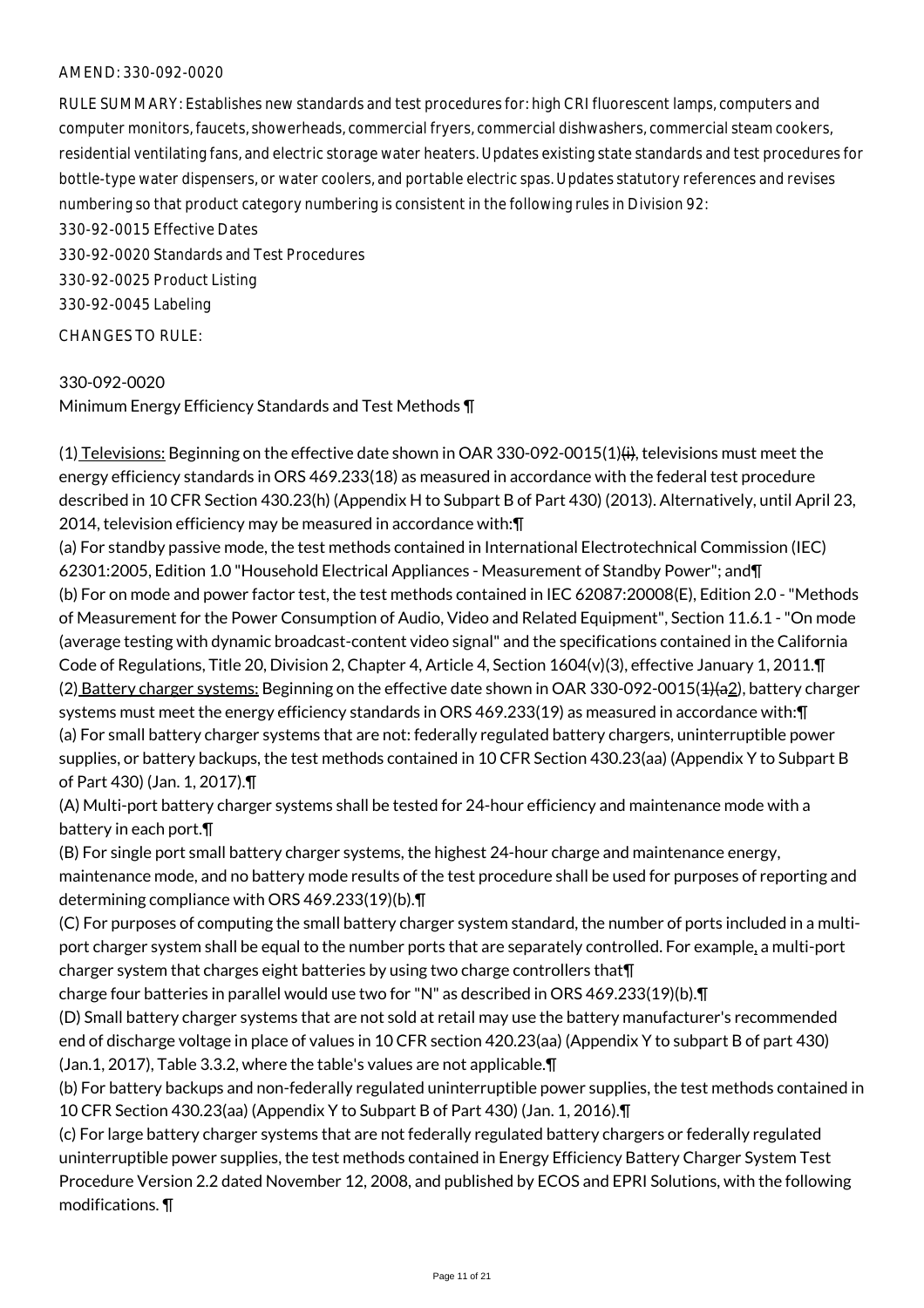(A) The test procedure shall be conducted for 100, 80, and 40 percent discharge rates for only one charge profile, battery capacity, and battery voltage. The manufacturer shall test one battery and one charge profile using the following criteria:¶

(i) the charge profile with the largest charge return factor;¶

(ii) the smallest rated battery capacity; and¶

(iii) the lowest voltage battery available at that rated capacity.¶

(B) The battery manufacturer's recommended end of discharge voltage may be used in place of values in the test method part 1, section III.F, Table D where the table's values are not applicable.¶

(3) Beginning on the effective date shown in OAR 330-092-0015(1)(g), high light output double-ended quartz halogen lamps must meet the energy efficiency standards in Oregon Laws 2013, Chapter 418, Section 4, as measured in accordance with the IESNA LM-45: Approved Method for Electrical and Photometric Measurements of General Service Incandescent Filament Lamps published by the Illuminating Engineering Society of North Americaottle-type water dispensers: Beginning on the effective date shown in OAR 330-092-0015(3), bottle-type water dispensers, or water coolers, included in the scope of the Environmental Protection Agency ENERGY STAR program product specification for water coolers, version 2.0, must have an "on mode with no water draw" energy consumption less than or equal to the following values as measured in accordance with the test requirements of that program:¶

(a) 0.16 kilowatt-hours per day for cold-only units and cook and cold units;¶

(b) 0.87 kilowatt-hours per day for storage type hot and cold units; and¶

(c) 0.18 kilowatt-hours per day for on demand hot and cold units.¶

(4) Commercial hot food holding cabinets: Beginning on the effective date shown in OAR 330-092-0015(4), commercial hot food holding cabinets shall meet the requirements of ORS 469.233(13).¶

(5) Compact audio products: Beginning on the effective date shown in OAR 330-092-0015(5), compact audio products shall meet the requirements of ORS 469.233(14).¶

(6) Digital versatile disc players and digital versatile disc recorders: Beginning on the effective date shown in OAR 330-092-0015(6), digital versatile disc players and digital versatile disc recorders shall meet the requirements of ORS 469.233(15).¶

(7) High light output double-ended quartz halogen lamps: Beginning on the effective date shown in OAR 330-092- 0015(1)(g), high light output double-ended quartz halogen lamps must meet the energy efficiency standards in ORS 469.233(20), as measured in accordance with the IESNA LM-45: Approved Method for Electrical and Photometric Measurements of General Service Incandescent Filament Lamps published by the Illuminating Engineering Society of North America.¶

(8) Portable electric spas: Beginning on the effective date shown in OAR 330-092-0015(8), portable electric spas must meet the requirements of the American National Standard for portable electric spa energy efficiency (ANSI/APSP/ICC-14 2019) and must be tested in accordance with the method specified in the American National Standard for portable electric spa energy efficiency (ANSI/APSP/ICC-14 2019).¶

(9) High CRI fluorescent lamps: Beginning on the effective date shown in OAR 330-092-0015(9), high CRI fluorescent lamps shall meet the minimum efficacy requirements contained in Section 430.32(n)(4) of Title 10 of the Code of Federal Regulations as in effect on January 1, 2020, as measured in accordance with Appendix R to Subpart B of Part 430 of Title 10 of the Code of Federal Regulations-"Uniform Test Method for Measuring Average Lamp Efficacy (LE), Color Rendering Index (CRI), and Correlated Color Temperature (CCT) of Electric Lamps"-as in effect on January 1, 2020.¶

(10) Computers and computer monitors: Beginning on the effective date shown in OAR 330-092-0015(10), computers and computer monitors must meet the requirements in the California Code of Regulations, Title 20, section 1605.3(v) as adopted on May 10, 2017, and amended on November 8, 2017, as measured in accordance with test methods prescribed in section 1604(v) of those regulations.

(11) Faucets: Beginning on the effective date shown in OAR 330-092-0015(11), the following plumbing fittings must meet the requirements in the California Code of Regulations, Title 20, section 1605.3 as in effect on January 1, 2020, as measured in accordance with the test methods prescribed in the California Code of Regulations, Title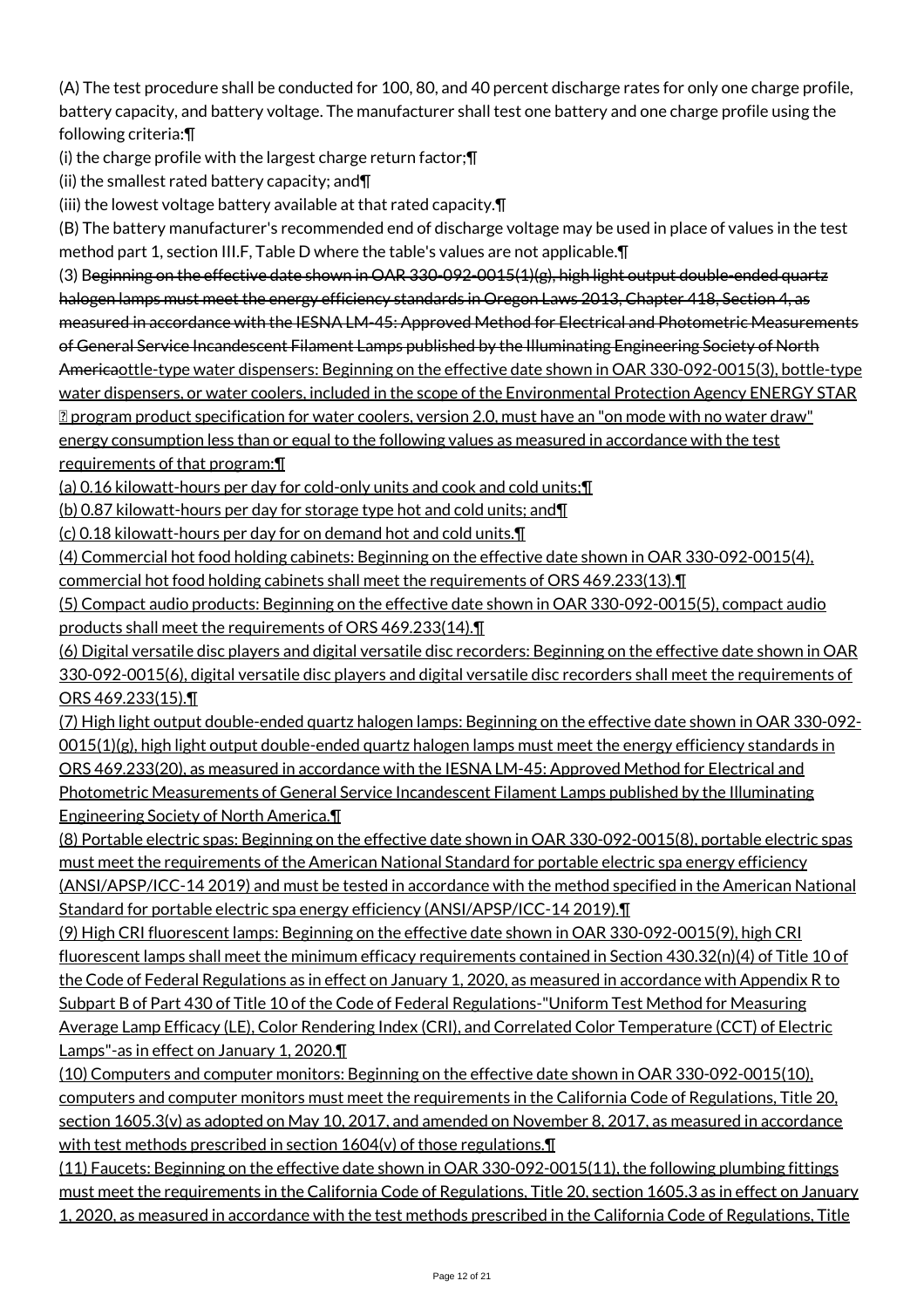20, section 1604 as in effect on January 1, 2020.¶

(a) Lavatory faucets and lavatory replacement aerators¶

(b) Kitchen faucets and kitchen replacement aerators¶

(c) Public lavatory faucets¶

(12) Showerheads: Beginning on the effective date shown in OAR 330-092-0015(12), showerheads must meet the requirements in the California Code of Regulations, Title 20, section 1605.3 as in effect on January 1, 2020, as measured in accordance with the test methods prescribed in the California Code of Regulations, Title 20, section 1604 as in effect on January 1, 2020.¶

(13) Commercial fryers: Beginning on the effective date shown in OAR 330-092-0015(13), commercial fryers included in the scope of the Environmental Protection Agency ENERGY STAR<sup>®</sup> program product specification for commercial fryers, version 2.0, must meet the qualification criteria, requirements, and testing requirements for that specification.¶

(14) Commercial dishwashers: Beginning on the effective date shown in OAR 330-092-0015(14), commercial dishwashers included in the scope of the Environmental Protection Agency ENERGY STAR<sup>[2]</sup> program product specification for commercial dishwashers, version 2.0, must meet the qualification criteria, requirements, and testing requirements of that specification.¶

(15) Commercial steam cookers: Beginning on the effective date shown in OAR 330-092-0015(15), commercial steam cookers included in the scope of the Environmental Protection Agency ENERGY STAR**Z** program product specification for commercial steam cookers must meet the qualification criteria, requirements, and testing requirements of the ENERGY STAR<sup>®</sup> Program Product Specification for Commercial Steam Cookers, version 1.2.¶ (16) Residential ventilating fans: Beginning on the effective date shown in OAR 330-092-0015(16), residential ventilating fans included in the scope of the Environmental Protection Agency ENERGY STAR<sup>[2]</sup> program product specification for residential ventilating fans shall meet the qualification criteria of the ENERGY STAR Program Requirements Product Specification for Residential Ventilating Fans, version 3.2.¶

(17) Electric storage water heaters:¶

(a) Beginning on the effective date shown in OAR 330-092-0015(17), electric storage water heaters must have a modular demand response communications port compliant with:¶

(A) The March 2018 version of the ANSI/CTA-2045-A communication interface standard, or a standard determined by the department to be equivalent; and¶

(B) The March 2018 version of the ANSI/CTA-2045-A application layer requirements.¶

(b) Upon written request and submittal of information by a manufacturer, the department will determine whether an alternative communications port and communication interface standard are equivalent for the purposes of subsection (a) of this section. Any such request to the department must also be made to other states that have a similar standard, and the department may coordinate review of the submittal with other states. I

(A) Any requested alternative must use a standard that is open and widely available and must provide the demand response functions provided using the standards identified in subsection (a) of this section.¶

(B) A request for designation of a standard must provide technical documentation demonstrating that the standard satisfies the requirements in (A) of this subsection and must describe any industry or stakeholder process used in developing the standard. The department will provide reasonable opportunity for input by utilities, manufacturers, technical experts and other interested stakeholders prior to determining whether the proposed standard is equivalent. The department will make available on a publicly accessible website any standard that it determines to be equivalent.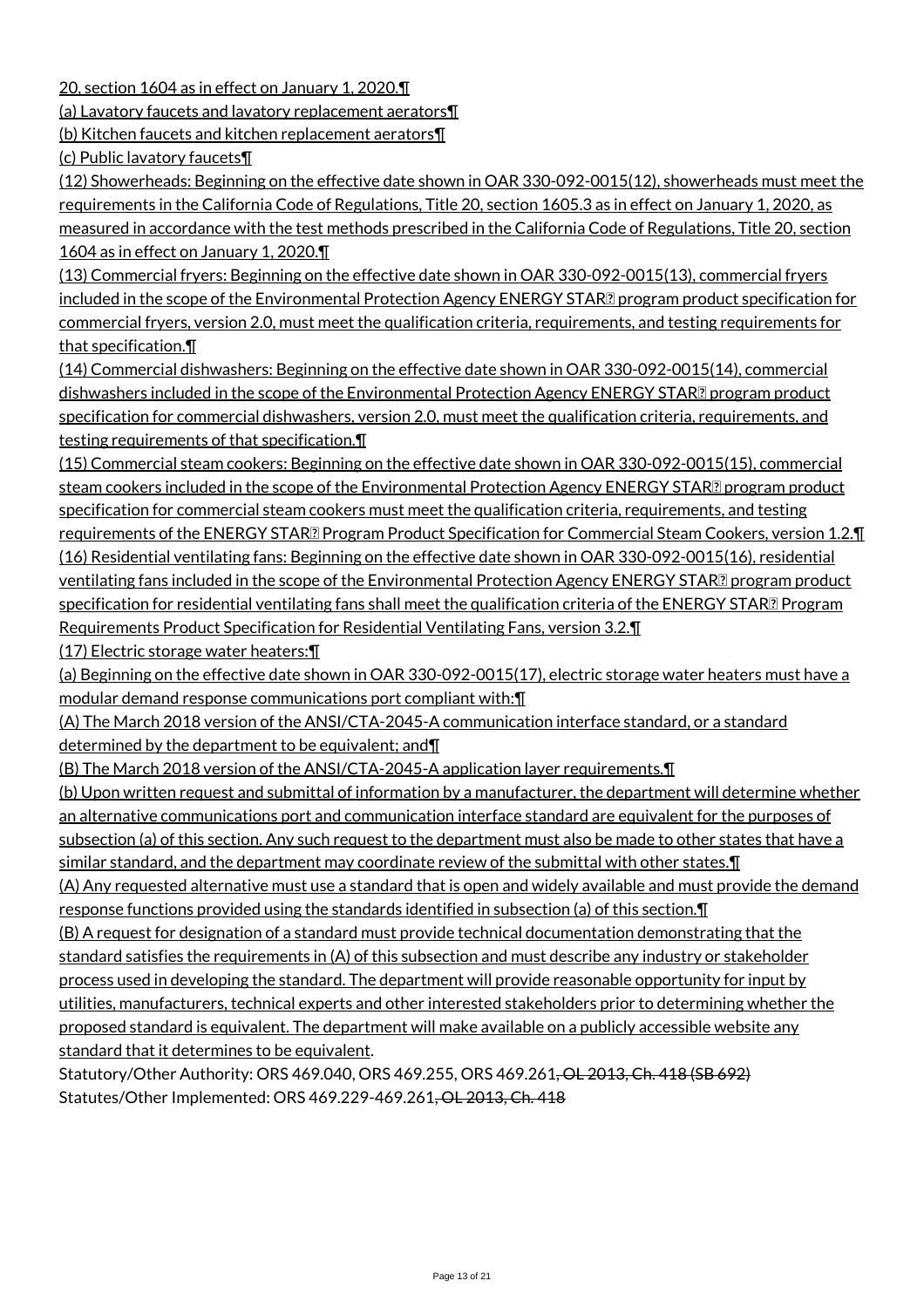RULE SUMMARY: Specifies the requirements for product listing (i.e., inclusion on a central registry for compliant equipment). Removes obsolete references to Multi-State Compliance System.

CHANGES TO RULE:

## 330-092-0025

Reporting Product Compliance Through the Multi-State Compliance SystemProduct Listing ¶

(1) Manufacturers of Oregon-regulated equipment shall report compliance by registering a product on the Multi-State Compliance System website (www.appliancestandards.org) or by registering products with the California Energy Commission appliance efficiency database (www.energy.ca.gov/appliances). Products registered on the California Energy Commission appliance efficiency database may be automatically entered on the M-SCS database. ¶

(2Televisions: each manufacturer must cause to be listed each television, by model number, in MAEDbS.¶ (2) Battery charging systems: each manufacturer must cause to be listed each battery charging system, by model

number, in MAEDbS¶ (3) Bottle-type water dispensers:¶

(a) For products that must comply with the standard in ORS 469.233(12), each manufacturer must cause to be listed each bottle-type water dispenser, by model number, in MAEDbS¶

(b) For products that must comply with the standard in OAR 330-092-0020(3), each manufacturer must cause to be listed each bottle-type water dispenser, by model number, in the ENERGY STAR**D** product database. [1]

(4) Commercial hot food holding cabinets: each manufacturer must cause to be listed each commercial hot food holding cabinet, by model number, in MAEDbS.¶

(5) Compact audio products: each manufacturer must cause to be listed each compact audio product, by model number, in MAEDbS.¶

(6) Digital versatile disc players and digital versatile disc recorders: each manufacturer must cause to be listed each digital versatile disc players and digital versatile disc recorder, by model number, in MAEDbS.¶

(7) High light output double-ended quartz halogen lamps: high light output double-ended quartz halogen lamps have no product listing requirement.¶

(8) Portable electric spas: each manufacturer must cause to be listed each portable electric spa, by model number, in MAEDbS.¶

(9) High CRI fluorescent lamps: high CRI fluorescent lamps have no product listing requirement.¶

(10) Computers and computer monitors: each manufacturer must cause to be listed each computer and computer monitor, by model number, in MAEDbS.¶

(11) Faucets: each manufacturer must cause to be listed each faucet, by model number, in MAEDbS.¶

(12) Showerheads: each manufacturer must cause to be listed each showerhead, by model number, in MAEDbS.¶

(13) Commercial fryers: each manufacturer must cause to be listed each commercial fryer, by model number, in the ENERGY STAR $\mathbb P$  product database. $\P$ 

(14) Commercial dishwashers: Each manufacturer must cause to be listed each commercial dishwasher, by model number, in the ENERGY STAR<sup>?</sup> product database.

(15) Commercial steam cookers: each manufacturer must cause to be listed each commercial steam cooker, by model number, in the ENERGY STAR $\mathbb Z$  product database. $\P$ 

(16) Residential ventilating fans: each manufacturer must cause to be listed each residential ventilation fan, by model number, in the ENERGY STAR $\mathbb Z$  product database. $\P$ 

(17) Electric storage water heaters: electric storage water heaters have no product listing requirement.¶

(18) Questions concerning product registrationlisting should be directed to the Oregon Department of Energy's Appliance Efficiency Standards Program Manager, askenergy@oregon.gov, 503-378-4040, 550 Capitol Street N.E., Salem, OR 97301.

Statutory/Other Authority: ORS 469.040, ORS 469.255, ORS 469.261<del>, OL 2013, Ch. 418 (SB 692)</del>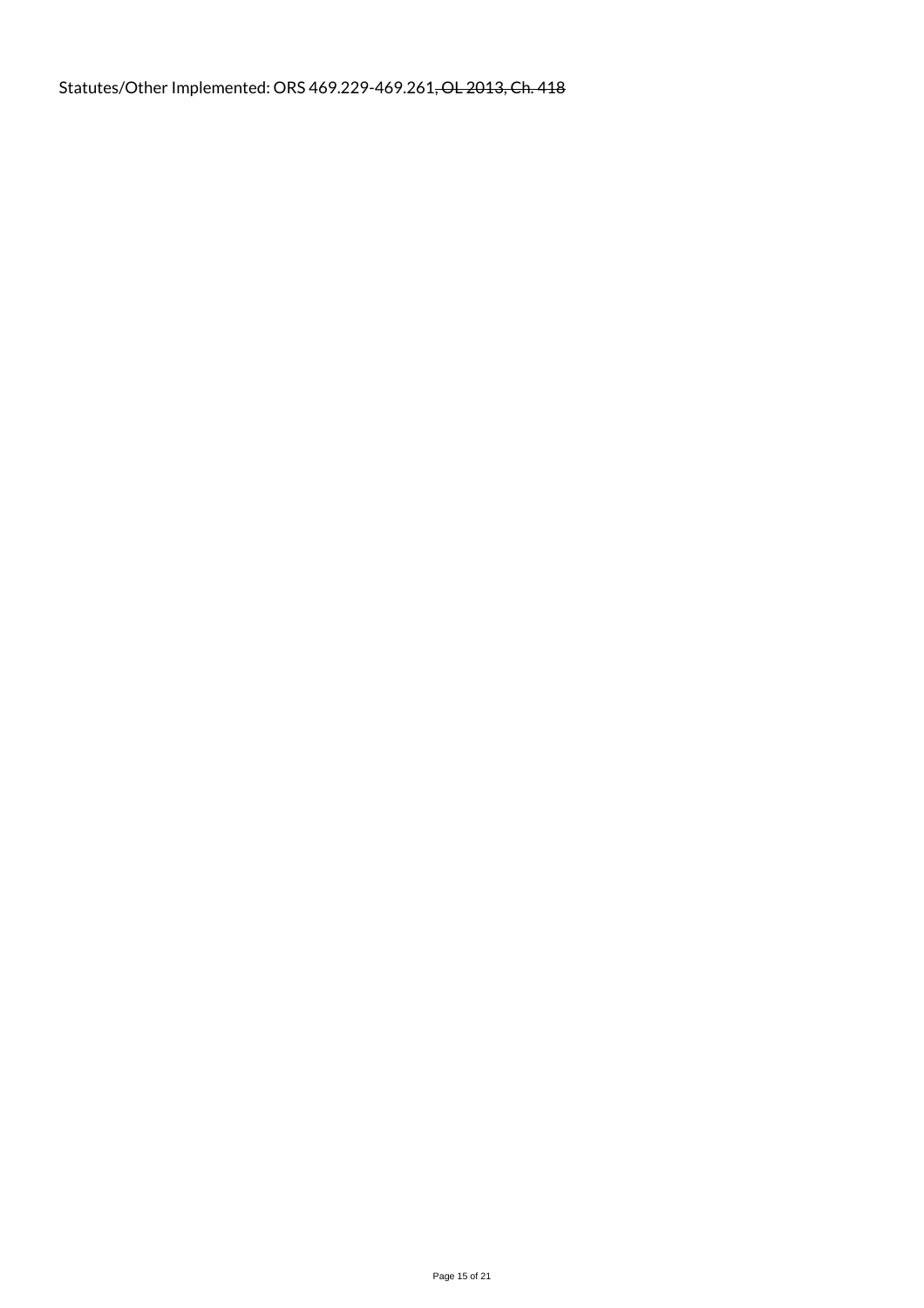RULE SUMMARY: Amends rule language to take into account changes and additions to product listing requirements in OAR 330-092-0015.

CHANGES TO RULE:

# 330-092-0030 Effect of RegistrationListing ¶

To be sold, offered for sale, or installed in Oregon on or after the effective dates described in OAR 330-092-0015, Oregon-regulated products must be listed as "Compliant" in the M-SCS database or be registered with the California Energy Commissionper the requirements of OAR 330-092-0025. Products that are not reglistered as compliant with the California Energy Commission, not listed in the M-SCS database, or are listed as "Needing Attestation" or "Non-Compliant" may not be soldccording to these rules may not be sold, offered for sale, or installed in Oregon on or after the applicable effective date.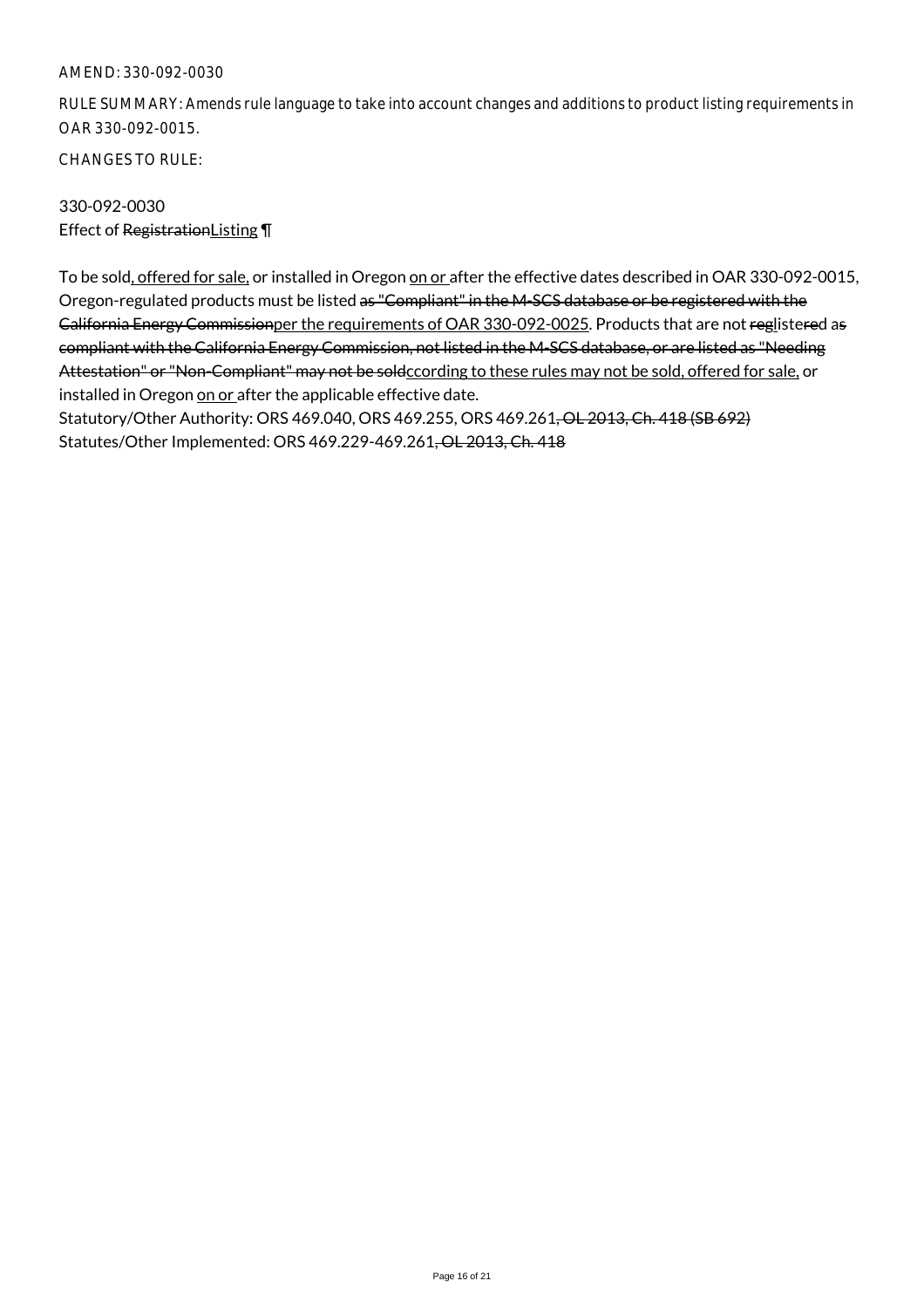#### REPEAL: 330-092-0035

RULE SUMMARY: The Multi-State Compliance System, or M-SCS, was the central database established as a partnership between multiple states for previous appliance standards, but is no longer referenced for any products under Division 92 rules.

CHANGES TO RULE:

#### 330-092-0035

Manufacturer Certification of Information Entered in the Multi-State Compliance System ¶

(1) Manufacturers of Oregon-regulated equipment not listed in the M-SCS database as compliant with the California standards or not registered as compliant with the California Energy Commission must certify to the Oregon Department of Energy with a letter signed by a responsible officer in the organization, such as the Chief Financial Officer, Government Relations Officer, Chief Engineer or Technical Officer, that: ¶ (a) The information related to the products listed by the manufacturer is true and accurate; and ¶ (b) The products have been tested in accordance with test methods specified in ORS 469.233 or in these rules, as appropriate. ¶

(2) A single letter may certify compliance for multiple products, but the letter must list each product to which it applies separately. Additional certifications are required when new products are listed. ¶

(3) The letter may be sent by mail, fax, e-mail of a scanned copy, or e-mail with electronic signature, to the Oregon Department of Energy's Appliance Efficiency Standards Program Manager, askenergy@oregon.gov, 503-378- 4040, 550 Capitol Street N.E., Salem, OR 97301.¶

(4) The Department will update the M-SCS database as needed to reflect that compliance letters have been received.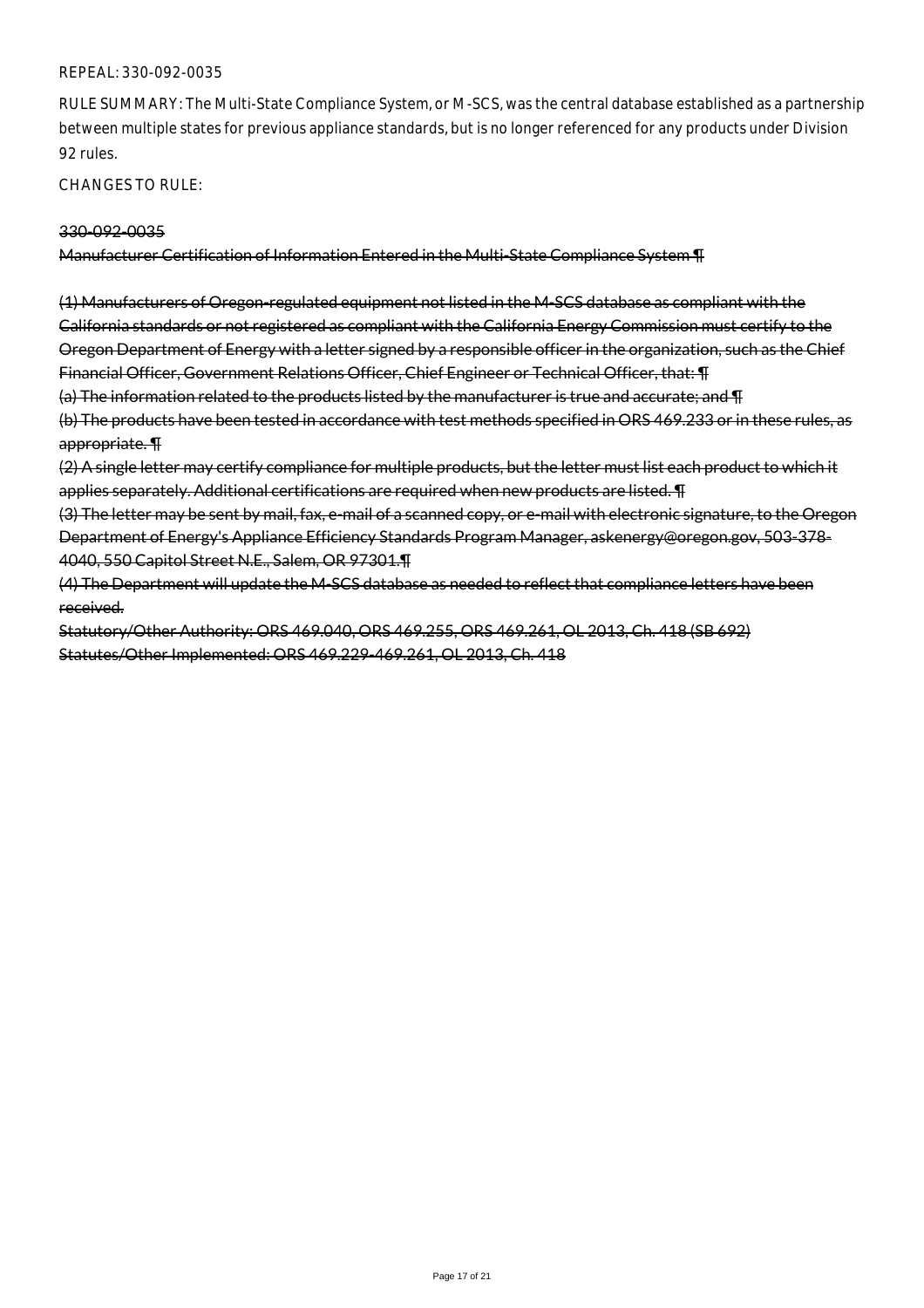RULE SUMMARY: Delete language addressing procedures for the Multi-State Compliance System, or M-SCS, which is no longer referenced in Division 92 rules.

CHANGES TO RULE:

330-092-0040 Determination of Compliance ¶

(1) Products for which the Oregon minimum energy efficiency standards are identical to or lower than standards adopted in California, and that have been approved by the California Energy Commission, will automatically be certified as compliant for sale and installation in Oregon.¶

(2) Products for which Oregon minimum energy efficiency standards are not identical to standards adopted in California, or that have not been approved by the California Energy Commission, must be approved by the Oregon Department of Energy and will be designated in the M-SCS database as "Needing Attestation" until they are approved.¶

(3) Products which do not comply with the appliance efficiency standards set forth in ORS 469.233 will be designated in the M-SCS database as "Non-Compliant."¶

(4) A manufacturer may request the Department to change the status of a product in the M-SCS database from "Needing Attestation" or "Non-Compliant" to "Compliant" if it believes the product is incorrectly listed. The Department may require the manufacturer to submit or resubmit certification pursuant to OAR 330-092-0035 and any other documentation demonstrating that the product meets the applicable minimum energy efficiency standard.¶

(5) The Department may require the manufacturer to provide test results or other documentation verifying that a product meets Oregon's minimum energy efficiency standards for that category of equipment. Statutory/Other Authority: ORS 469.040, ORS 469.255, ORS 469.261, OL 2013, Ch. 418 (SB 692) Statutes/Other Implemented: ORS 469.229-469.261, OL 2013, Ch. 418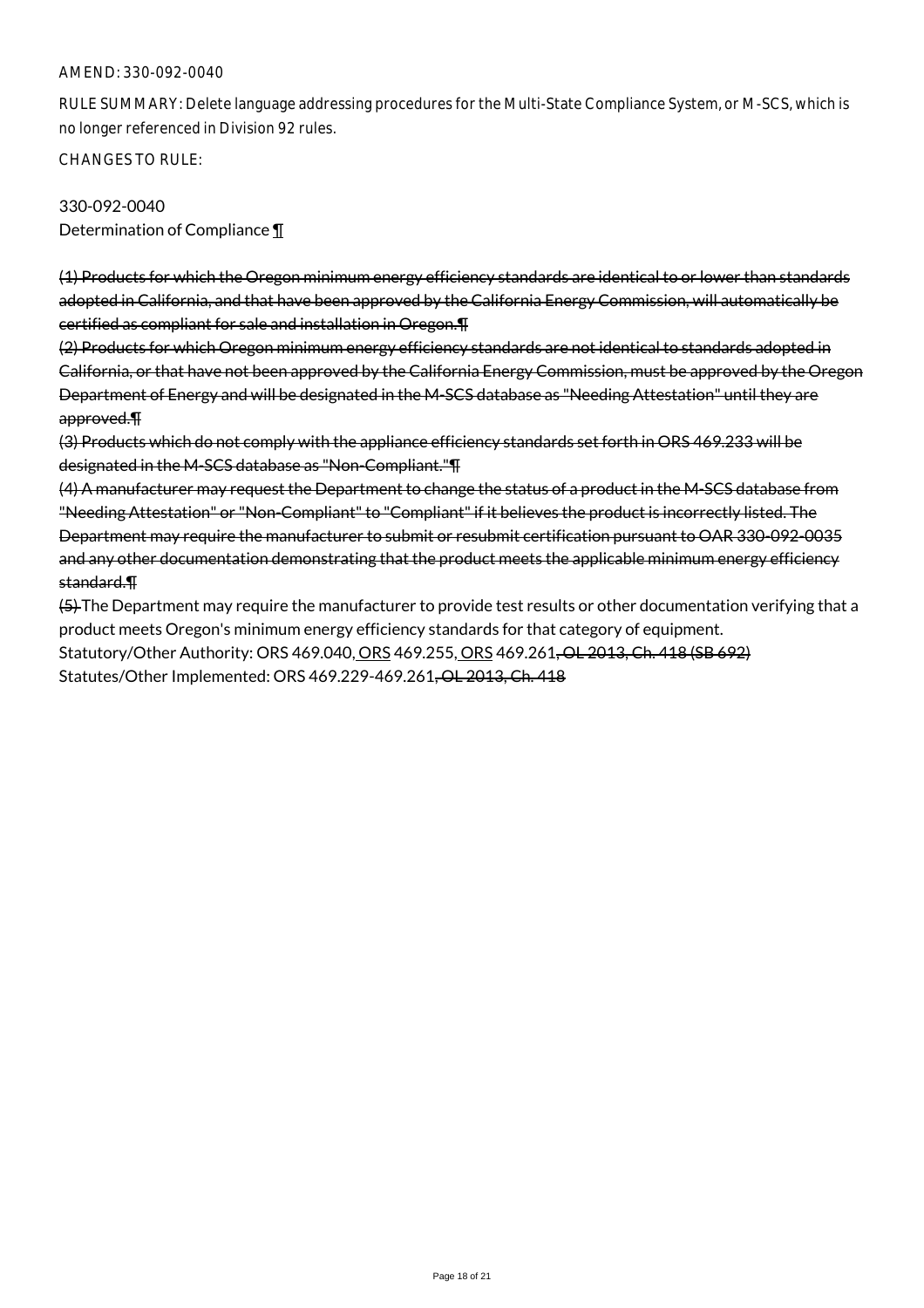RULE SUMMARY: Specifies how products have to be physically labeled to show compliance. Oregon will reference labeling requirements of external bodies (California, Energy Star), with no separate labeling requirements for Oregon. CHANGES TO RULE:

330-092-0045 Labeling ¶

(1) Except as provided in subsections (2) through (4) of this section, a product which is listed as "Compliant" in the M-SCS database or registered as compliant with the California Energy Commission will be deemed to meet Oregon's labeling requirements if that product is permanently, legibly and conspicuously marked, labeled or tagged on an accessible place on each unit with the following information: Televisions: Every unit of every television must comply with the requirements of section 1607 of the California Rule.¶

(2) Battery charging systems: Every unit of every battery charger system must comply with the requirements of section 1607 of the California Rule.¶

(3) Bottle-type water dispensers: ¶

(a) For products that must comply with the standard in ORS 469.233, every unit of every bottle-type water dispenser, or water cooler, must comply with the requirements of section 1607 of the California Rule.¶ (b) For products that must comply with the standard in OAR 330-092-0020(3), every unit of every bottle-type water dispenser, or water cooler, must have an ENERGY STAR**D** label. T

(4) Commercial hot food holding cabinets: Every unit of every commercial hot food holding cabinet must comply with the requirements of section 1607 of the California Rule. II

(5) Compact audio products: Every unit of every compact audio product must comply with the requirements of section 1607 of the California Rule.

(6) Digital versatile disc players and digital versatile disc recorders: Every unit of every digital versatile disc player or digital versatile disc recorder must comply with the requirements of section 1607 of the California Rule.¶ (a7) Manufacturer's name or brand name or trademark, which shall be eHigh light output double-ended quartz

halogen lamps: there is no labeling requirement.

(8) Portable electric spas: ¶

(a) For products that must comply wither the name, brand or trademark of the listed manufacturer reporting compliance pursuant to OAR 330-092-0035;¶

(b) Model number; and¶

(c) Date of manufacture, indicating at least the year and month. If the date is in a code that is not readily accessible to the lay person, the manufacturer shall immediately, upon request, provide the code to the Departmentstandard in ORS 469.233(16), there is no product labeling requirement.¶

(b) For products that must comply with the standard in OAR 330-092-0020(8), every unit of every portable electric spa must comply with the labeling requirements of the American National Standard for portable electric spa energy efficiency (ANSI/APSP/ICC-14 2019).¶

(9) High CRI fluorescent lamps: Every unit of every high CRI fluorescent lamp must comply with the requirements of section 1607 of the California Rule.¶

(10) Computers and computer monitors: Every unit of every computer and computer monitor must comply with the requirements of section 1607 of the California Rule.¶

(11) Faucets: Every unit of every faucet must comply with the requirements of section 1607 of the California Rule.¶

(12) Showerheads: Every unit of every showerhead must comply with the requirements of section 1607 of the California Rule.¶

 $(13)$  Commercial fryers: Every unit of every commercial fryer must have an ENERGY STAR $\Omega$  label. $\P$ 

(14) Commercial dishwashers: Every unit of every commercial dishwasher must have an ENERGY STAR albel. T

(2) For lamps, the information required by subsection (1) of this section shall be permanently, legibly, and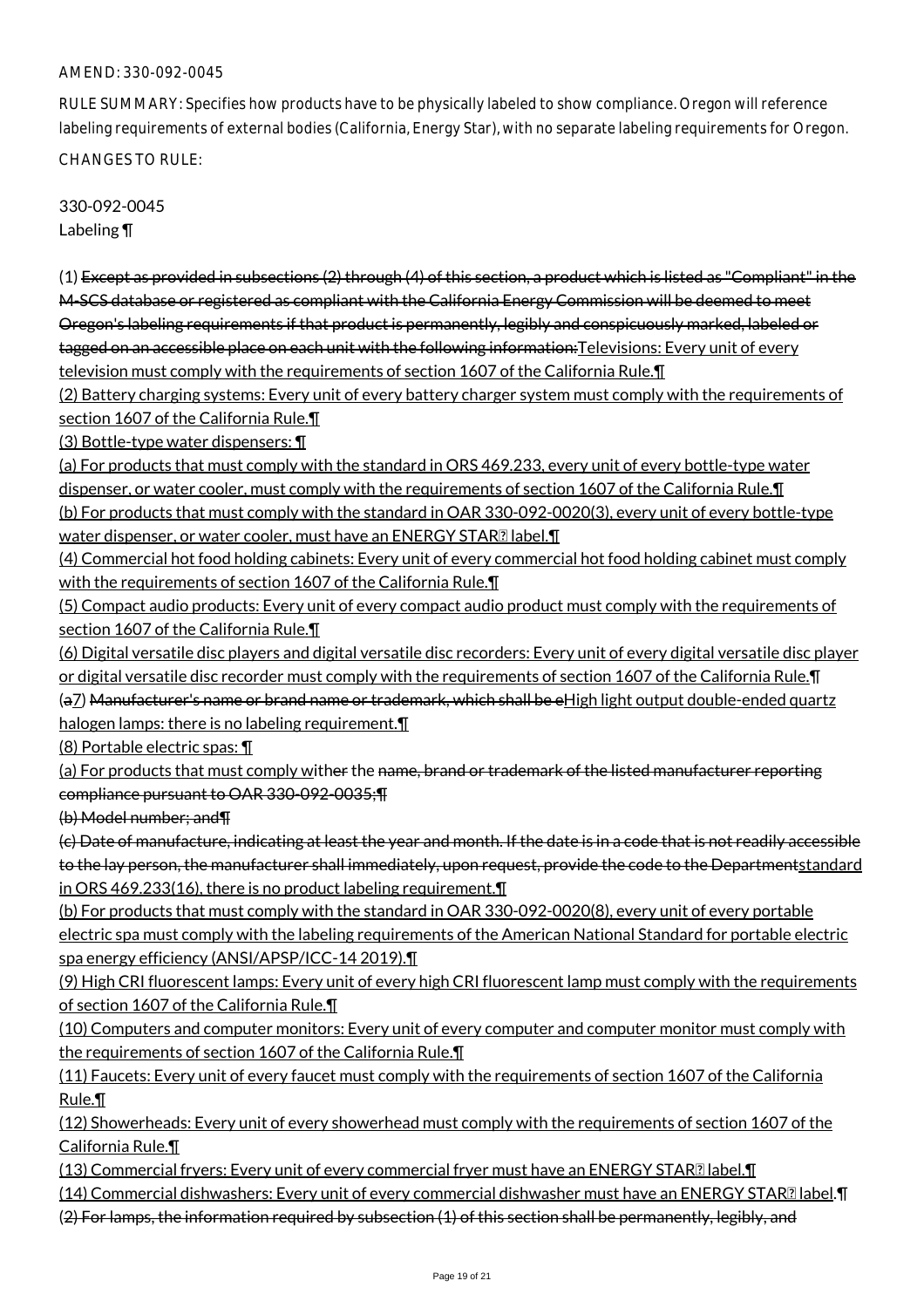conspicuously displaye15) Commercial steam cookers: Every unit of every commercial steam cooker must have an ENERGY STAR<sup>[2]</sup> label.

(16) Residential ventilating fans: Every unit of every residential ventilating fan must have an ENERGY STAR label.¶

(17) Electric storage water heaters: Every unit of every electric storage water heater must have a label or marking indicating compliance with the standard oin an accessible place on each unit, on the unit's packagthis section. Each electric storage water heater subject to these rules must have the following label or marking, or, where the unit is contained in a group of several units in a single package, on the packaging of the groupn the product: "DR-ready: CTA-2045-A." If the product complies with an additional communication interface standard, the label or marking may include the additional standard ("DR-ready: CTA-2045-A and [equivalent DR system protocol]"). The label or marking must be legible and located so as to be readily apparent after a typical installation.¶

(318) The Department may waive marking, labeling or tagging requirements for products marked, labeled or tagged in compliance with federal requirements.¶

 $(4)$  T19) No waiver will be made for an individual manufacturer or individual product. However, the Department may grant a waiver from these labeling requirements on a case-by-case basis for a category of equipment if it determines the following.: ¶

(a) Oregon's labeling requirements would be different and more burdensome than requirements in other states with similar standards.;¶

(b) Current labeling materially complies with the intent of Oregon's labeling requirements.¶

(c) Compliance with subsection (1) would be impractical.; or¶

 $(d<sub>C</sub>)$  Labeling is unnecessary. $\P$ 

(e) No waiver will be made for an individual manufacturer or individual product.